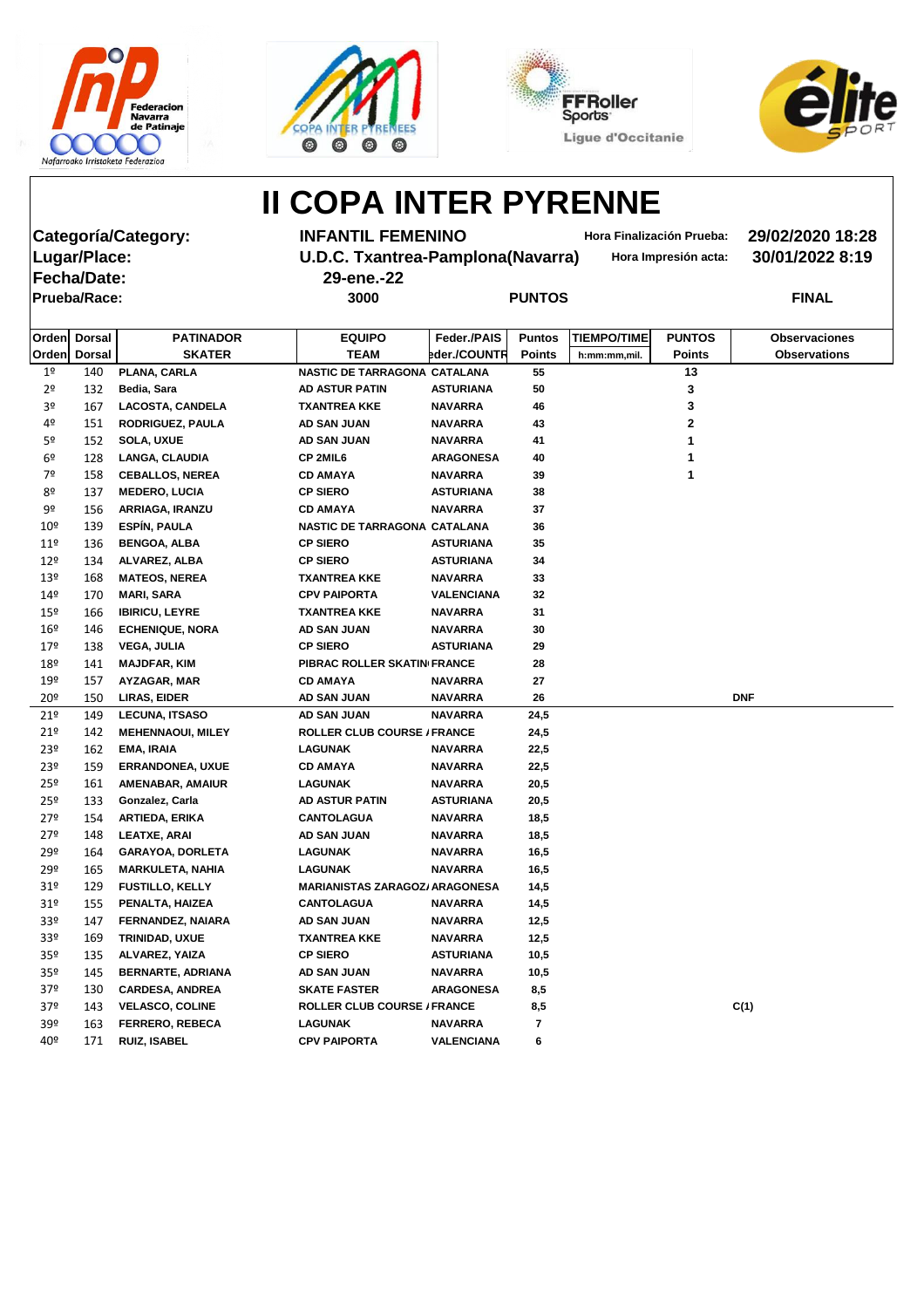







**Fecha/Date: 30-ene.-22 Prueba/Race: 5000 ELIMINACION FINAL**

**Categoría/Category: INFANTIL FEMENINO Hora Finalización Prueba: 29/02/2020 18:28 Lugar/Place: U.D.C. Txantrea-Pamplona(Navarra) Hora Impresión acta: 30/01/2022 14:03**

|                 | Orden Dorsal | <b>PATINADOR</b>          | <b>EQUIPO</b>                         | Feder./PAIS       | <b>Puntos</b> | <b>TIEMPO/TIME</b> | <b>PUNTOS</b> | <b>Observaciones</b> |
|-----------------|--------------|---------------------------|---------------------------------------|-------------------|---------------|--------------------|---------------|----------------------|
|                 | Orden Dorsal | <b>SKATER</b>             | <b>TEAM</b>                           | eder./COUNTR      | <b>Points</b> | h:mm:mm,mil.       | <b>Points</b> | <b>Observations</b>  |
| 1 <sup>°</sup>  | 140          | PLANA, CARLA              | NASTIC DE TARRAGONA CATALANA          |                   | 55            |                    |               |                      |
| 2 <sup>o</sup>  | 167          | <b>LACOSTA, CANDELA</b>   | <b>TXANTREA KKE</b>                   | <b>NAVARRA</b>    | 50            |                    |               |                      |
| 3º              | 157          | <b>AYZAGAR, MAR</b>       | <b>CD AMAYA</b>                       | <b>NAVARRA</b>    | 46            |                    |               |                      |
| 4º              | 151          | <b>RODRIGUEZ, PAULA</b>   | AD SAN JUAN                           | <b>NAVARRA</b>    | 43            |                    |               |                      |
| 5º              | 158          | <b>CEBALLOS, NEREA</b>    | <b>CD AMAYA</b>                       | <b>NAVARRA</b>    | 41            |                    |               | <b>DNF</b>           |
| 6º              | 128          | <b>LANGA, CLAUDIA</b>     | <b>CP 2MIL6</b>                       | <b>ARAGONESA</b>  | 40            |                    |               | <b>DNF</b>           |
| 7º              | 152          | <b>SOLA, UXUE</b>         | AD SAN JUAN                           | <b>NAVARRA</b>    | 39            |                    |               | <b>DNF</b>           |
| 8º              | 139          | <b>ESPÍN, PAULA</b>       | NASTIC DE TARRAGONA CATALANA          |                   | 38            |                    |               | <b>DNF</b>           |
| 9º              | 132          | Bedia, Sara               | <b>AD ASTUR PATIN</b>                 | <b>ASTURIANA</b>  | 37            |                    |               | <b>DNF</b>           |
| 10 <sup>°</sup> | 137          | <b>MEDERO, LUCIA</b>      | <b>CP SIERO</b>                       | <b>ASTURIANA</b>  | 36            |                    |               | <b>DNF</b>           |
| 11 <sup>°</sup> | 134          | ALVAREZ, ALBA             | <b>CP SIERO</b>                       | <b>ASTURIANA</b>  | 35            |                    |               | <b>DNF</b>           |
| $12^{\circ}$    | 146          | <b>ECHENIQUE, NORA</b>    | <b>AD SAN JUAN</b>                    | <b>NAVARRA</b>    | 34            |                    |               | <b>DNF</b>           |
| 13 <sup>°</sup> | 168          | <b>MATEOS, NEREA</b>      | <b>TXANTREA KKE</b>                   | <b>NAVARRA</b>    | 33            |                    |               | <b>DNF</b>           |
| 14 <sup>°</sup> | 162          | <b>EMA, IRAIA</b>         | <b>LAGUNAK</b>                        | <b>NAVARRA</b>    | 32            |                    |               | <b>DNF</b>           |
| 15 <sup>°</sup> | 138          | <b>VEGA, JULIA</b>        | <b>CP SIERO</b>                       | <b>ASTURIANA</b>  | 31            |                    |               | <b>DNF</b>           |
| 16 <sup>°</sup> | 166          | <b>IBIRICU, LEYRE</b>     | <b>TXANTREA KKE</b>                   | <b>NAVARRA</b>    | 30            |                    |               | <b>DNF</b>           |
| 179             | 142          | <b>MEHENNAOUI, MILEY</b>  | <b>ROLLER CLUB COURSE / FRANCE</b>    |                   | 29            |                    |               | <b>DNF</b>           |
| 18º             | 170          | <b>MARI, SARA</b>         | <b>CPV PAIPORTA</b>                   | <b>VALENCIANA</b> | 28            |                    |               | <b>DNF</b>           |
| 19º             | 159          | <b>ERRANDONEA, UXUE</b>   | <b>CD AMAYA</b>                       | <b>NAVARRA</b>    | 27            |                    |               | <b>DNF</b>           |
| 20 <sup>°</sup> | 133          | Gonzalez, Carla           | <b>AD ASTUR PATIN</b>                 | <b>ASTURIANA</b>  | 26            |                    |               | <b>DNF</b>           |
| 21°             | 156          | ARRIAGA, IRANZU           | <b>CD AMAYA</b>                       | <b>NAVARRA</b>    | 25            |                    |               | <b>DNF</b>           |
| 22°             | 155          | PENALTA, HAIZEA           | <b>CANTOLAGUA</b>                     | <b>NAVARRA</b>    | 24            |                    |               | <b>DNF</b>           |
| 23º             | 161          | AMENABAR, AMAIUR          | <b>LAGUNAK</b>                        | <b>NAVARRA</b>    | 23            |                    |               | <b>DNF</b>           |
| 24º             | 145          | <b>BERNARTE, ADRIANA</b>  | <b>AD SAN JUAN</b>                    | <b>NAVARRA</b>    | 22            |                    |               | <b>DNF</b>           |
| $25^{\circ}$    | 136          | <b>BENGOA, ALBA</b>       | <b>CP SIERO</b>                       | <b>ASTURIANA</b>  | 20,5          |                    |               |                      |
| $25^{\circ}$    | 143          | <b>VELASCO, COLINE</b>    | <b>ROLLER CLUB COURSE / FRANCE</b>    |                   | 20,5          |                    |               |                      |
| 279             | 148          | <b>LEATXE, ARAI</b>       | AD SAN JUAN                           | <b>NAVARRA</b>    | 18,5          |                    |               |                      |
| 27º             | 169          | TRINIDAD, UXUE            | <b>TXANTREA KKE</b>                   | <b>NAVARRA</b>    | 18,5          |                    |               |                      |
| 29º             | 147          | FERNANDEZ, NAIARA         | <b>AD SAN JUAN</b>                    | <b>NAVARRA</b>    | 16,5          |                    |               |                      |
| 29º             | 164          | <b>GARAYOA, DORLETA</b>   | <b>LAGUNAK</b>                        | <b>NAVARRA</b>    | 16,5          |                    |               |                      |
| 31 <sup>°</sup> | 149          | <b>LECUNA, ITSASO</b>     | AD SAN JUAN                           | <b>NAVARRA</b>    | 14,5          |                    |               |                      |
| 31 <sup>°</sup> | 165          | <b>MARKULETA, NAHIA</b>   | <b>LAGUNAK</b>                        | <b>NAVARRA</b>    | 14,5          |                    |               |                      |
| 33 <sup>o</sup> | 135          | ALVAREZ, YAIZA            | <b>CP SIERO</b>                       | <b>ASTURIANA</b>  | 12,5          |                    |               |                      |
| 33 <sup>o</sup> | 154          | ARTIEDA, ERIKA            | <b>CANTOLAGUA</b>                     | <b>NAVARRA</b>    | 12,5          |                    |               |                      |
| 35 <sup>o</sup> | 130          | <b>CARDESA, ANDREA</b>    | <b>SKATE FASTER</b>                   | <b>ARAGONESA</b>  | 10,5          |                    |               |                      |
| 35 <sup>°</sup> | 131          | <b>MUÑOZ, LUNA NUANJI</b> | <b>SKATE FASTER</b>                   | <b>ARAGONESA</b>  | 10,5          |                    |               |                      |
| 37 <sup>°</sup> | 163          | <b>FERRERO, REBECA</b>    | <b>LAGUNAK</b>                        | <b>NAVARRA</b>    | 8,5           |                    |               |                      |
| 37 <sup>°</sup> | 150          | LIRAS, EIDER              | AD SAN JUAN                           | <b>NAVARRA</b>    | 8,5           |                    |               |                      |
| 39º             | 129          | <b>FUSTILLO, KELLY</b>    | <b>MARIANISTAS ZARAGOZ/ ARAGONESA</b> |                   | 7             |                    |               |                      |
| 40º             | 171          | <b>RUIZ, ISABEL</b>       | <b>CPV PAIPORTA</b>                   | <b>VALENCIANA</b> | 6             |                    |               |                      |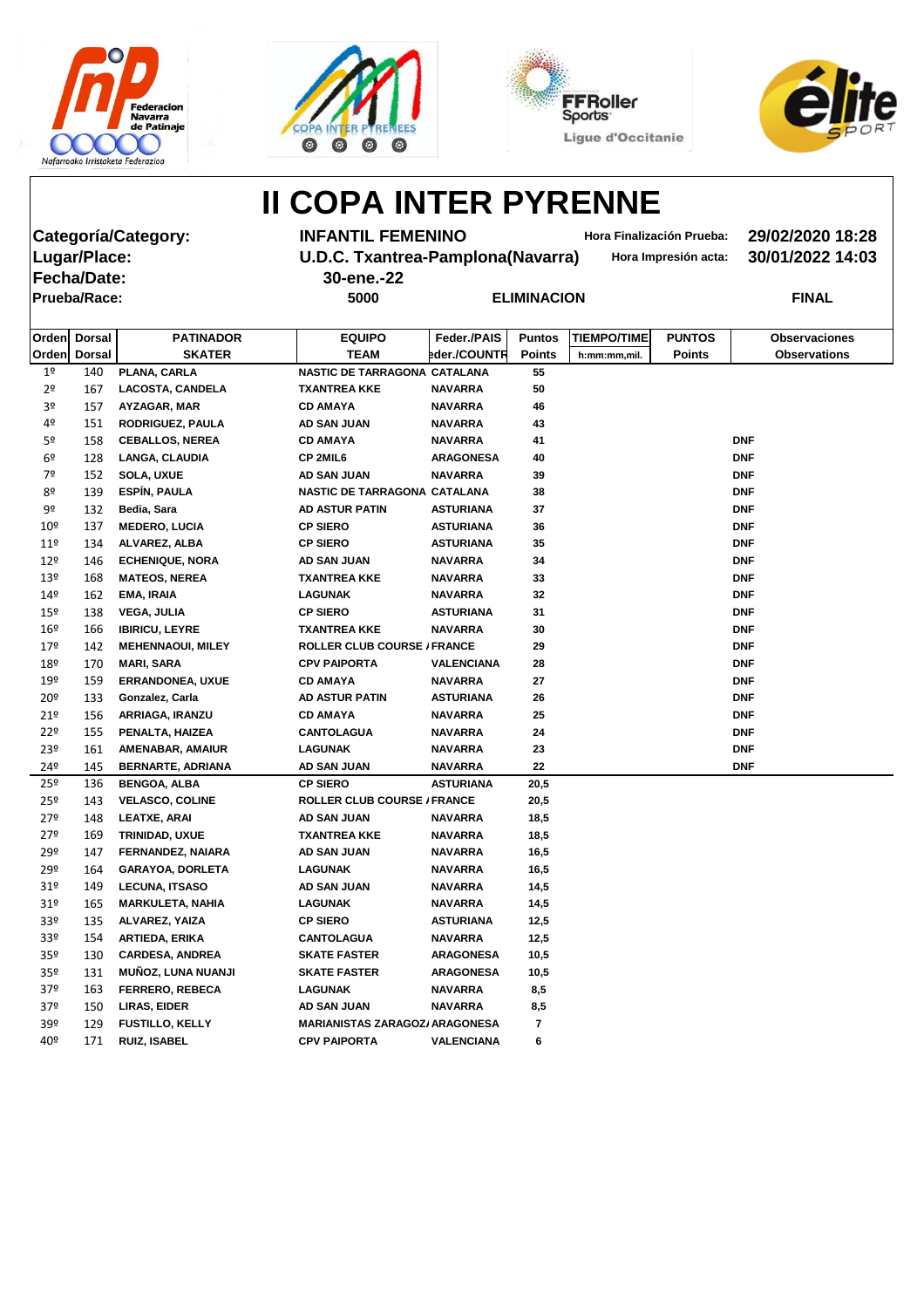| <b>Il Copa Inter Pyrenne</b>                                |                                                           |                  |                         |  |  |  |                |
|-------------------------------------------------------------|-----------------------------------------------------------|------------------|-------------------------|--|--|--|----------------|
| Categoría/Category:                                         | <b>INFANTIL FEMENINO</b>                                  |                  |                         |  |  |  |                |
|                                                             |                                                           |                  | <b>PUNTOS / POINTS</b>  |  |  |  |                |
|                                                             |                                                           | 1ª Jorn.         | 2ª Jorn.                |  |  |  |                |
|                                                             |                                                           | <b>U.D.C.</b>    | U.D.C.                  |  |  |  |                |
|                                                             |                                                           | <b>Txantrea-</b> | Txantrea-               |  |  |  |                |
|                                                             |                                                           |                  | Pamplona(Na Pamplona(Na |  |  |  |                |
|                                                             |                                                           | varra)           | varra)                  |  |  |  |                |
|                                                             |                                                           | <b>29-ene</b>    | <b>30-ene</b>           |  |  |  |                |
| Orden Dorsal<br><b>PATINADOR</b>                            | <b>PAIS</b><br><b>EQUIPO</b>                              | <b>PUNTOS</b>    | <b>ELIMINACION</b>      |  |  |  |                |
| <b>SKATER</b><br>Place Numbe                                | <b>TEAM</b><br><b>COUNTRY</b>                             | 3000             | 5000                    |  |  |  | <b>GENERAL</b> |
| 140 PLANA, CARLA<br>10                                      | NASTIC DE TARRAGONA CATALANA                              | 55               | 55                      |  |  |  | 110            |
| 2 <sup>0</sup><br>167 LACOSTA, CANDELA                      | <b>TXANTREA KKE</b><br><b>NAVARRA</b>                     | 46               | 50                      |  |  |  | 96             |
| 3 <sup>0</sup><br>132 Bedia, Sara                           | <b>ASTURIANA</b><br><b>AD ASTUR PATIN</b>                 | 50               | 37                      |  |  |  | 87             |
| 40<br>151 RODRIGUEZ, PAULA                                  | <b>AD SAN JUAN</b><br><b>NAVARRA</b>                      | 43               | 43                      |  |  |  | 86             |
| $5^{\circ}$<br>158 CEBALLOS, NEREA                          | <b>CD AMAYA</b><br><b>NAVARRA</b>                         | 39               | 41                      |  |  |  | 80             |
| $6^{\circ}$<br>128 LANGA, CLAUDIA                           | CP 2MIL6<br><b>ARAGONESA</b>                              | 40               | 40                      |  |  |  | 80             |
| 70<br>152 SOLA, UXUE                                        | <b>AD SAN JUAN</b><br><b>NAVARRA</b>                      | 41               | 39                      |  |  |  | 80             |
| 139 ESPÍN, PAULA<br>80                                      | NASTIC DE TARRAGONA CATALANA                              | 36               | 38                      |  |  |  | 74             |
| 137 MEDERO, LUCIA<br>9º                                     | <b>CP SIERO</b><br><b>ASTURIANA</b>                       | 38               | 36                      |  |  |  | 74             |
| 10 <sup>o</sup><br>157 AYZAGAR, MAR                         | <b>NAVARRA</b><br><b>CD AMAYA</b>                         | 27               | 46                      |  |  |  | 73             |
| 11 <sup>0</sup><br>134 ALVAREZ, ALBA                        | <b>CP SIERO</b><br><b>ASTURIANA</b>                       | 34               | 35                      |  |  |  | 69             |
| 12 <sup>o</sup><br>168 MATEOS, NEREA                        | <b>TXANTREA KKE</b><br><b>NAVARRA</b>                     | 33               | 33                      |  |  |  | 66             |
| 13 <sup>o</sup><br>146 ECHENIQUE, NORA                      | <b>AD SAN JUAN</b><br><b>NAVARRA</b>                      | 30               | 34                      |  |  |  | 64             |
| 14 <sup>o</sup><br>156 ARRIAGA, IRANZU                      | <b>CD AMAYA</b><br><b>NAVARRA</b>                         | 37               | 25                      |  |  |  | 62             |
| 15 <sup>o</sup><br>166 IBIRICU, LEYRE                       | <b>TXANTREA KKE</b><br><b>NAVARRA</b>                     | 31               | 30                      |  |  |  | 61             |
| 138 VEGA, JULIA<br>16 <sup>o</sup>                          | <b>CP SIERO</b><br><b>ASTURIANA</b>                       | 29               | 31                      |  |  |  | 60             |
| 17 <sup>o</sup><br>170 MARI, SARA                           | <b>CPV PAIPORTA</b><br><b>VALENCIANA</b>                  | 32               | 28                      |  |  |  | 60             |
| 180<br>136 BENGOA, ALBA                                     | <b>CP SIERO</b><br><b>ASTURIANA</b>                       | 35               | 20,5                    |  |  |  | 55,5           |
| 162 EMA, IRAIA<br>190                                       | <b>LAGUNAK</b><br><b>NAVARRA</b>                          | 22,5             | 32                      |  |  |  | 54,5           |
| 142 MEHENNAOUI, MILEY<br>$20^{\circ}$                       | <b>ROLLER CLUB COURSE / FRANCE</b>                        | 24,5             | 29                      |  |  |  | 53,5           |
| 21°<br>159 ERRANDONEA, UXUE                                 | <b>CD AMAYA</b><br><b>NAVARRA</b>                         | 22,5             | 27                      |  |  |  | 49,5           |
| $22^{\circ}$<br>133 Gonzalez, Carla                         | <b>AD ASTUR PATIN</b><br><b>ASTURIANA</b>                 | 20,5             | 26                      |  |  |  | 46,5           |
| 161 AMENABAR, AMAIUR<br>23 <sup>o</sup>                     | <b>LAGUNAK</b><br><b>NAVARRA</b>                          | 20,5             | 23                      |  |  |  | 43,5           |
| 149 LECUNA, ITSASO<br>24 <sup>o</sup>                       | AD SAN JUAN<br><b>NAVARRA</b>                             | 24,5             | 14,5                    |  |  |  | 39             |
| $25^{\circ}$<br>155 PENALTA, HAIZEA                         | <b>CANTOLAGUA</b><br><b>NAVARRA</b><br><b>AD SAN JUAN</b> | 14,5             | 24                      |  |  |  | 38,5<br>37     |
| 148 LEATXE, ARAI<br>$26^{\circ}$<br>150 LIRAS, EIDER<br>27° | <b>NAVARRA</b><br>AD SAN JUAN<br><b>NAVARRA</b>           | 18,5<br>26       | 18,5                    |  |  |  |                |
| 164 GARAYOA, DORLETA<br><b>28º</b>                          | <b>LAGUNAK</b><br><b>NAVARRA</b>                          | 16,5             | 8,5<br>16,5             |  |  |  | 34,5<br>33     |
| <b>29º</b><br>145 BERNARTE, ADRIANA                         | <b>NAVARRA</b><br><b>AD SAN JUAN</b>                      | 10,5             | 22                      |  |  |  | 32,5           |
| 30 <sup>o</sup><br>169 TRINIDAD, UXUE                       | <b>NAVARRA</b><br><b>TXANTREA KKE</b>                     | 12,5             | 18,5                    |  |  |  | 31             |
| 31 <sup>o</sup><br>165 MARKULETA, NAHIA                     | <b>LAGUNAK</b><br><b>NAVARRA</b>                          | 16,5             | 14,5                    |  |  |  | 31             |
| 32 <sup>o</sup><br>154 ARTIEDA, ERIKA                       | <b>NAVARRA</b><br><b>CANTOLAGUA</b>                       | 18,5             | 12,5                    |  |  |  | 31             |
| <b>33º</b><br>143 VELASCO, COLINE                           | <b>ROLLER CLUB COURSE / FRANCE</b>                        | 8,5              | 20,5                    |  |  |  | 29             |
| 34 <sup>o</sup><br>147 FERNANDEZ, NAIARA                    | <b>AD SAN JUAN</b><br><b>NAVARRA</b>                      | 12,5             | 16,5                    |  |  |  | 29             |
| 135 ALVAREZ, YAIZA<br>35 <sup>o</sup>                       | <b>CP SIERO</b><br><b>ASTURIANA</b>                       | 10,5             | 12,5                    |  |  |  | 23             |
| 36 <sup>o</sup><br>129 FUSTILLO, KELLY                      | <b>MARIANISTAS ZARAGOZ/ ARAGONESA</b>                     | 14,5             | $\overline{7}$          |  |  |  | 21,5           |
| 130 CARDESA, ANDREA<br>37 <sup>o</sup>                      | <b>ARAGONESA</b><br><b>SKATE FASTER</b>                   | 8,5              | 10,5                    |  |  |  | 19             |
| 380<br>163 FERRERO, REBECA                                  | <b>LAGUNAK</b><br><b>NAVARRA</b>                          | $\overline{7}$   | 8,5                     |  |  |  | 15,5           |
| 171 RUIZ, ISABEL<br>390                                     | <b>CPV PAIPORTA</b><br><b>VALENCIANA</b>                  | 6                | 6                       |  |  |  | 12             |
| 141 MAJDFAR, KIM<br>40 <sup>o</sup>                         | PIBRAC ROLLER SKATIN FRANCE                               | 28               |                         |  |  |  | 28             |
| 41°<br>131 MUÑOZ, LUNA NUANJI                               | <b>SKATE FASTER</b><br><b>ARAGONESA</b>                   |                  | 10,5                    |  |  |  | 10,5           |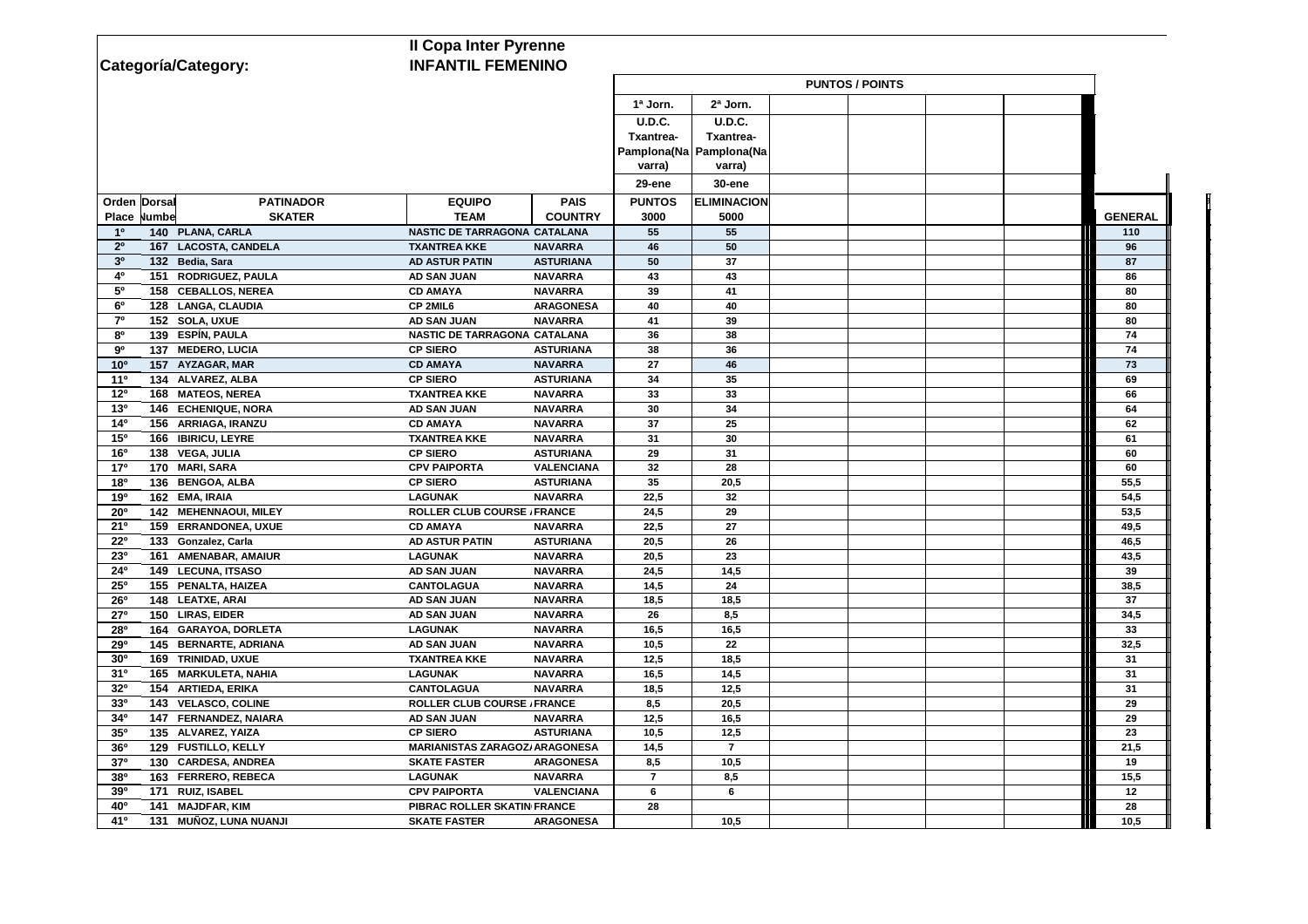







**Fecha/Date: 29-ene.-22 Prueba/Race: 3000 PUNTOS FINAL**

**Categoría/Category: INFANTIL MASCULINO Hora Finalización Prueba: 29/02/2020 18:28 Lugar/Place: U.D.C. Txantrea-Pamplona(Navarra) Hora Impresión acta: 30/01/2022 8:31**

| Ordenl          | <b>Dorsal</b> | <b>PATINADOR</b>          | <b>EQUIPO</b>                         | Feder./PAIS       | <b>Puntos</b>  | <b>TIEMPO/TIME</b> | <b>PUNTOS</b> | <b>Observaciones</b> |
|-----------------|---------------|---------------------------|---------------------------------------|-------------------|----------------|--------------------|---------------|----------------------|
| Orden           | <b>Dorsal</b> | <b>SKATER</b>             | <b>TEAM</b>                           | eder./COUNTR      | <b>Points</b>  | h:mm:mm.mil.       | <b>Points</b> | <b>Observations</b>  |
| 1 <sup>o</sup>  | 193           | <b>LARA, OIER</b>         | <b>TXANTREA KKE</b>                   | <b>NAVARRA</b>    | 36             |                    | 10            |                      |
| 2 <sup>o</sup>  | 185           | <b>PARRA, TELMO</b>       | <b>CD AMAYA</b>                       | <b>NAVARRA</b>    | 31             |                    | 8             |                      |
| 3 <sup>o</sup>  | 192           | <b>JOHNSTON, AMAIUR</b>   | <b>TXANTREA KKE</b>                   | <b>NAVARRA</b>    | 27             |                    | $\mathbf 2$   |                      |
| 4º              | 187           | <b>HUALDE, ARIAN</b>      | <b>LAGUNAK</b>                        | <b>NAVARRA</b>    | 24             |                    | $\mathbf{2}$  |                      |
| 5º              | 175           | <b>GARCIA, DIEGO</b>      | <b>CP SIERO</b>                       | <b>ASTURIANA</b>  | 22             |                    |               |                      |
| 6 <sup>o</sup>  | 182           | UNANUA, JAVIER            | <b>AD SAN JUAN</b>                    | <b>NAVARRA</b>    | 21             |                    |               |                      |
| 7º              | 188           | <b>MARQUINA, IBAI</b>     | <b>LAGUNAK</b>                        | <b>NAVARRA</b>    | 20             |                    |               |                      |
| 8º              | 183           | <b>CARREÑO, ENEKO</b>     | <b>CANTOLAGUA</b>                     | <b>NAVARRA</b>    | 19             |                    |               |                      |
| 9º              | 180           | <b>FERNANDEZ, MIGUEL</b>  | <b>AD SAN JUAN</b>                    | <b>NAVARRA</b>    | 18             |                    |               |                      |
| 10 <sup>°</sup> | 178           | <b>RIVERO, SERGIO</b>     | NASTIC DE TARRAGONA CATALANA          |                   | 17             |                    |               |                      |
| 11 <sup>°</sup> | 191           | <b>MARQUES, IORITZ</b>    | <b>PATIN SAKANA</b>                   | <b>NAVARRA</b>    | 16             |                    |               |                      |
| $12^{\circ}$    | 189           | <b>MONREAL, AMAIUR</b>    | <b>LAGUNAK</b>                        | <b>NAVARRA</b>    | 15             |                    |               |                      |
| 13 <sup>°</sup> | 176           | <b>NOGÙES, LLUC</b>       | NASTIC DE TARRAGONA CATALANA          |                   | 14             |                    |               |                      |
| 14 <sup>°</sup> | 172           | <b>CASAS, DIEGO</b>       | <b>MARIANISTAS ZARAGOZ/ ARAGONESA</b> |                   | 13             |                    |               |                      |
| 15 <sup>°</sup> | 177           | OCAÑA, PAU                | NASTIC DE TARRAGONA CATALANA          |                   | 12             |                    |               |                      |
| $16^{\circ}$    | 179           | <b>FERNANDEZ, JUAN</b>    | <b>AD SAN JUAN</b>                    | <b>NAVARRA</b>    | 11             |                    |               | <b>DNF</b>           |
| 17 <sup>°</sup> | 174           | Mendez, Gael              | <b>AD ASTUR PATIN</b>                 | <b>ASTURIANA</b>  | 10             |                    |               | <b>DNF</b>           |
| 18º             | 184           | <b>BLANCO, IAGO</b>       | <b>CD AMAYA</b>                       | <b>NAVARRA</b>    | 9              |                    |               | <b>DNF</b>           |
| 19º             | 194           | <b>MARTIN, HUGO</b>       | <b>CPV PAIPORTA</b>                   | <b>VALENCIANA</b> | 8              |                    |               | <b>DNF</b>           |
| 20 <sup>°</sup> | 195           | <b>RODENAS, JOSE</b>      | <b>CPV PAIPORTA</b>                   | <b>VALENCIANA</b> | $\overline{7}$ |                    |               | <b>DNF</b>           |
| 21°             | 173           | <b>VILLANUEVA, JAVIER</b> | <b>SKATE FASTER</b>                   | <b>ARAGONESA</b>  | 6              |                    |               | <b>DNF</b>           |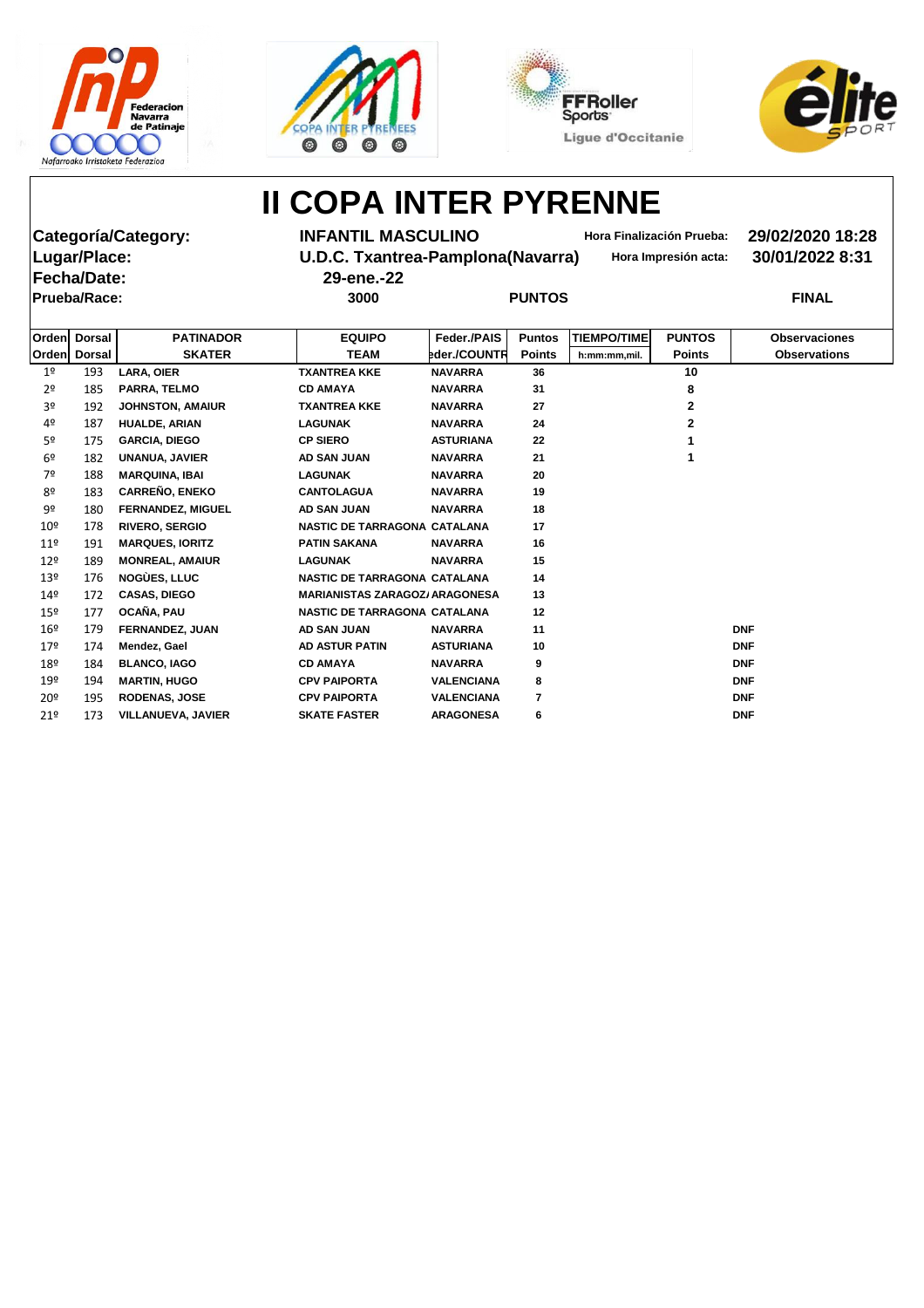







**Fecha/Date: 30-ene.-22 Prueba/Race: 5000 ELIMINACION FINAL**

**Categoría/Category: INFANTIL MASCULINO Hora Finalización Prueba: 29/02/2020 18:28 Lugar/Place: U.D.C. Txantrea-Pamplona(Navarra) Hora Impresión acta: 30/01/2022 12:59**

| Orden           | <b>Dorsal</b> | <b>PATINADOR</b>          | <b>EQUIPO</b>                         | Feder./PAIS       | <b>Puntos</b>  | <b>TIEMPO/TIME</b> | <b>PUNTOS</b> | <b>Observaciones</b> |
|-----------------|---------------|---------------------------|---------------------------------------|-------------------|----------------|--------------------|---------------|----------------------|
| <b>Orden</b>    | <b>Dorsal</b> | <b>SKATER</b>             | <b>TEAM</b>                           | eder./COUNTR      | <b>Points</b>  | h:mm:mm,mil.       | <b>Points</b> | <b>Observations</b>  |
| 1 <sup>°</sup>  | 193           | <b>LARA, OIER</b>         | <b>TXANTREA KKE</b>                   | <b>NAVARRA</b>    | 36             |                    |               |                      |
| 2 <sup>o</sup>  | 185           | PARRA, TELMO              | <b>CD AMAYA</b>                       | <b>NAVARRA</b>    | 31             |                    |               |                      |
| 3º              | 175           | <b>GARCIA, DIEGO</b>      | <b>CP SIERO</b>                       | <b>ASTURIANA</b>  | 27             |                    |               |                      |
| 4º              | 182           | <b>UNANUA, JAVIER</b>     | <b>AD SAN JUAN</b>                    | <b>NAVARRA</b>    | 24             |                    |               | <b>DNF</b>           |
| 5º              | 183           | <b>CARREÑO, ENEKO</b>     | <b>CANTOLAGUA</b>                     | <b>NAVARRA</b>    | 22             |                    |               | <b>DNF</b>           |
| 6 <sup>2</sup>  | 187           | <b>HUALDE, ARIAN</b>      | <b>LAGUNAK</b>                        | <b>NAVARRA</b>    | 21             |                    |               | <b>DNF</b>           |
| 7º              | 192           | <b>JOHNSTON, AMAIUR</b>   | <b>TXANTREA KKE</b>                   | <b>NAVARRA</b>    | 20             |                    |               | <b>DNF</b>           |
| 8º              | 188           | <b>MARQUINA, IBAI</b>     | <b>LAGUNAK</b>                        | <b>NAVARRA</b>    | 19             |                    |               | <b>DNF</b>           |
| 9º              | 191           | <b>MARQUES, IORITZ</b>    | <b>PATIN SAKANA</b>                   | <b>NAVARRA</b>    | 18             |                    |               | <b>DNF</b>           |
| 10 <sup>°</sup> | 178           | <b>RIVERO, SERGIO</b>     | NASTIC DE TARRAGONA CATALANA          |                   | 17             |                    |               | <b>DNF</b>           |
| $11^{\circ}$    | 189           | <b>MONREAL, AMAIUR</b>    | <b>LAGUNAK</b>                        | <b>NAVARRA</b>    | 16             |                    |               | <b>DNF</b>           |
| 12 <sup>°</sup> | 176           | <b>NOGÙES, LLUC</b>       | NASTIC DE TARRAGONA CATALANA          |                   | 15             |                    |               | <b>DNF</b>           |
| 13 <sup>°</sup> | 174           | Mendez, Gael              | <b>AD ASTUR PATIN</b>                 | <b>ASTURIANA</b>  | 14             |                    |               | <b>DNF</b>           |
| 14 <sup>°</sup> | 186           | <b>GARCÍA, OMAR</b>       | <b>LAGUNAK</b>                        | <b>NAVARRA</b>    | 13             |                    |               | <b>DNF</b>           |
| 15 <sup>°</sup> | 180           | <b>FERNANDEZ, MIGUEL</b>  | <b>AD SAN JUAN</b>                    | <b>NAVARRA</b>    | 12             |                    |               | <b>DNF</b>           |
| 16 <sup>°</sup> | 184           | <b>BLANCO, IAGO</b>       | <b>CD AMAYA</b>                       | <b>NAVARRA</b>    | 11             |                    |               | <b>DNF</b>           |
| 17 <sup>°</sup> | 179           | <b>FERNANDEZ, JUAN</b>    | <b>AD SAN JUAN</b>                    | <b>NAVARRA</b>    | 10             |                    |               | <b>DNF</b>           |
| 18º             | 194           | <b>MARTIN, HUGO</b>       | <b>CPV PAIPORTA</b>                   | <b>VALENCIANA</b> | 9              |                    |               | <b>DNF</b>           |
| 19º             | 195           | <b>RODENAS, JOSE</b>      | <b>CPV PAIPORTA</b>                   | <b>VALENCIANA</b> | 8              |                    |               | <b>DNF</b>           |
| 20º             | 173           | <b>VILLANUEVA, JAVIER</b> | <b>SKATE FASTER</b>                   | <b>ARAGONESA</b>  | $\overline{7}$ |                    |               | <b>DNF</b>           |
| 21º             | 172           | <b>CASAS, DIEGO</b>       | <b>MARIANISTAS ZARAGOZ/ ARAGONESA</b> |                   | 6              |                    |               | <b>DNF</b>           |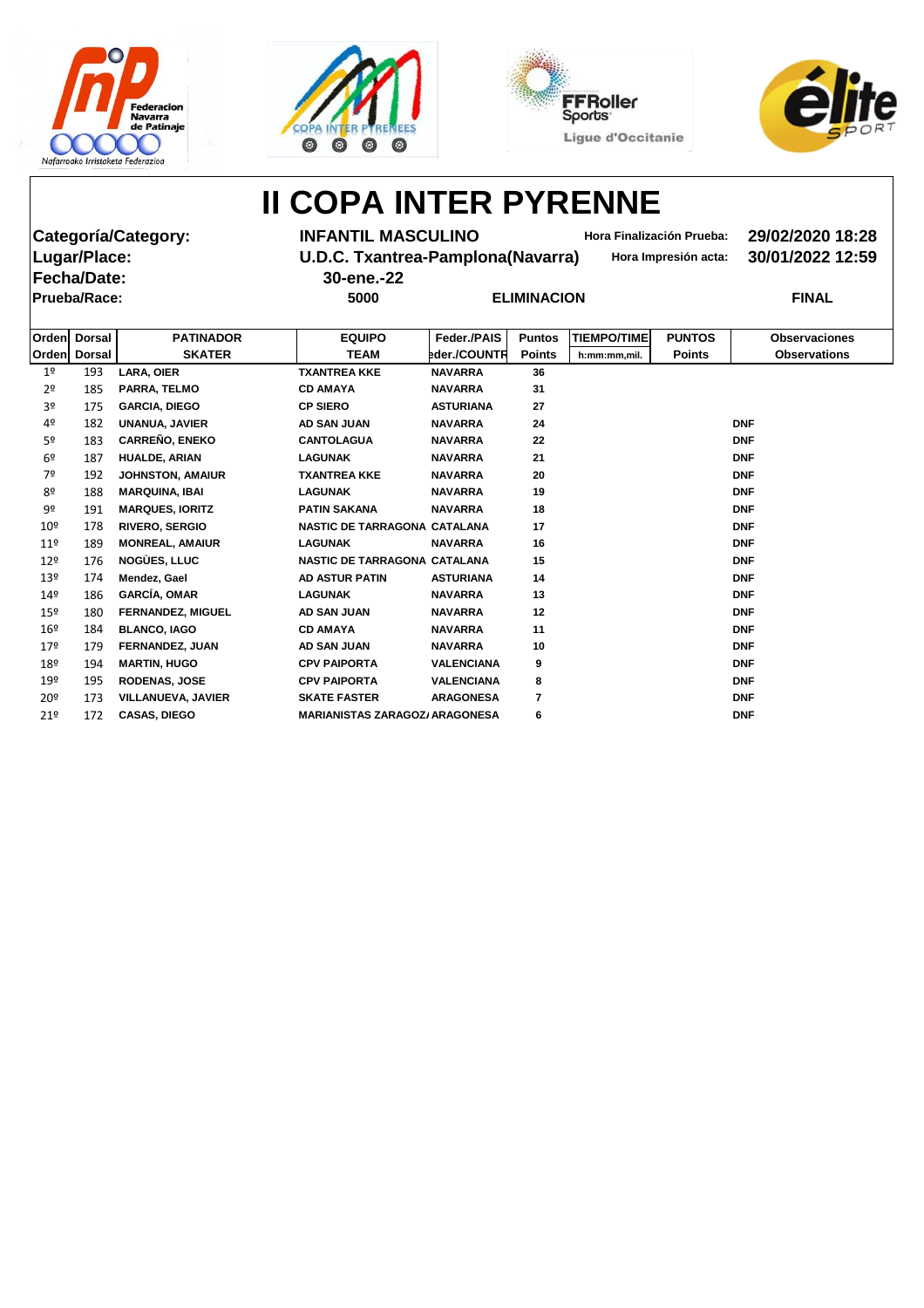|                 |               |                        | <b>Il Copa Inter Pyrenne</b>          |                   |                        |                           |  |  |  |  |                   |
|-----------------|---------------|------------------------|---------------------------------------|-------------------|------------------------|---------------------------|--|--|--|--|-------------------|
|                 |               | Categoría/Category:    | <b>INFANTIL MASCULINO</b>             |                   |                        |                           |  |  |  |  |                   |
|                 |               |                        |                                       |                   | <b>PUNTOS / POINTS</b> |                           |  |  |  |  |                   |
|                 |               |                        |                                       |                   | 1ª Jorn.               | 2ª Jorn.                  |  |  |  |  |                   |
|                 |               |                        |                                       |                   | <b>U.D.C.</b>          | U.D.C.                    |  |  |  |  |                   |
|                 |               |                        |                                       |                   | <b>Txantrea-</b>       | Txantrea-                 |  |  |  |  |                   |
|                 |               |                        |                                       |                   |                        | Pamplona(Na   Pamplona(Na |  |  |  |  |                   |
|                 |               |                        |                                       |                   | varra)                 | varra)                    |  |  |  |  |                   |
|                 |               |                        |                                       |                   | <b>29-ene</b>          | 30-ene                    |  |  |  |  |                   |
| Orden Dorsal    |               | <b>PATINADOR</b>       | <b>EQUIPO</b>                         | <b>PAIS</b>       | <b>PUNTOS</b>          | <b>ELIMINACION</b>        |  |  |  |  |                   |
| <b>Place</b>    | <b>Numbel</b> | <b>SKATER</b>          | <b>TEAM</b>                           | <b>COUNTRY</b>    | 3000                   | 5000                      |  |  |  |  | <b>GENERAL</b>    |
| 1 <sup>0</sup>  |               | 193 LARA, OIER         | <b>TXANTREA KKE</b>                   | <b>NAVARRA</b>    | 36                     | 36                        |  |  |  |  | 72                |
| 2 <sup>o</sup>  |               | 185 PARRA, TELMO       | <b>CD AMAYA</b>                       | <b>NAVARRA</b>    | 31                     | 31                        |  |  |  |  | 62                |
| 3 <sup>0</sup>  |               | 175 GARCIA, DIEGO      | <b>CP SIERO</b>                       | <b>ASTURIANA</b>  | 22                     | 27                        |  |  |  |  | 49                |
| 4 <sup>0</sup>  |               | 192 JOHNSTON, AMAIUR   | <b>TXANTREA KKE</b>                   | <b>NAVARRA</b>    | 27                     | 20                        |  |  |  |  | 47                |
| 5 <sup>0</sup>  |               | 182 UNANUA, JAVIER     | <b>AD SAN JUAN</b>                    | <b>NAVARRA</b>    | 21                     | 24                        |  |  |  |  | 45                |
| 6 <sup>o</sup>  |               | 187 HUALDE, ARIAN      | <b>LAGUNAK</b>                        | <b>NAVARRA</b>    | 24                     | 21                        |  |  |  |  | 45                |
| $7^\circ$       |               | 183 CARREÑO, ENEKO     | <b>CANTOLAGUA</b>                     | <b>NAVARRA</b>    | 19                     | 22                        |  |  |  |  | 41                |
| 80              |               | 188 MARQUINA, IBAI     | <b>LAGUNAK</b>                        | <b>NAVARRA</b>    | 20                     | 19                        |  |  |  |  | 39                |
| $9^{\rm o}$     |               | 191 MARQUES, IORITZ    | <b>PATIN SAKANA</b>                   | <b>NAVARRA</b>    | 16                     | 18                        |  |  |  |  | 34                |
| 10 <sup>o</sup> |               | 178 RIVERO, SERGIO     | NASTIC DE TARRAGONA CATALANA          |                   | 17                     | 17                        |  |  |  |  | 34                |
| 11 <sup>0</sup> |               | 189 MONREAL, AMAIUR    | <b>LAGUNAK</b>                        | <b>NAVARRA</b>    | 15                     | 16                        |  |  |  |  | 31                |
| 12 <sup>o</sup> |               | 180 FERNANDEZ, MIGUEL  | <b>AD SAN JUAN</b>                    | <b>NAVARRA</b>    | 18                     | 12                        |  |  |  |  | 30                |
| 13 <sup>0</sup> |               | 176 NOGÙES, LLUC       | NASTIC DE TARRAGONA CATALANA          |                   | 14                     | 15                        |  |  |  |  | 29                |
| 14 <sup>0</sup> |               | 174 Mendez, Gael       | <b>AD ASTUR PATIN</b>                 | <b>ASTURIANA</b>  | 10                     | 14                        |  |  |  |  | 24                |
| 15 <sup>o</sup> |               | 179 FERNANDEZ, JUAN    | <b>AD SAN JUAN</b>                    | <b>NAVARRA</b>    | 11                     | 10                        |  |  |  |  | 21                |
| <b>16°</b>      |               | 184 BLANCO, IAGO       | <b>CD AMAYA</b>                       | <b>NAVARRA</b>    | 9                      | 11                        |  |  |  |  | 20                |
| 17 <sup>o</sup> |               | 172 CASAS, DIEGO       | <b>MARIANISTAS ZARAGOZ/ ARAGONESA</b> |                   | 13                     | 6                         |  |  |  |  | 19                |
| 180             |               | 194 MARTIN, HUGO       | <b>CPV PAIPORTA</b>                   | <b>VALENCIANA</b> | 8                      | 9                         |  |  |  |  | 17                |
| 190             |               | 195 RODENAS, JOSE      | <b>CPV PAIPORTA</b>                   | <b>VALENCIANA</b> | $\overline{7}$         | 8                         |  |  |  |  | 15                |
| $20^{\circ}$    |               | 173 VILLANUEVA, JAVIER | <b>SKATE FASTER</b>                   | <b>ARAGONESA</b>  | 6                      | $\overline{7}$            |  |  |  |  | 13                |
| 21°             |               | 186 GARCÍA, OMAR       | <b>LAGUNAK</b>                        | <b>NAVARRA</b>    |                        | 13                        |  |  |  |  | 13                |
| $22^{\circ}$    |               | 177 OCAÑA, PAU         | NASTIC DE TARRAGONA CATALANA          |                   | 12                     |                           |  |  |  |  | $12 \overline{ }$ |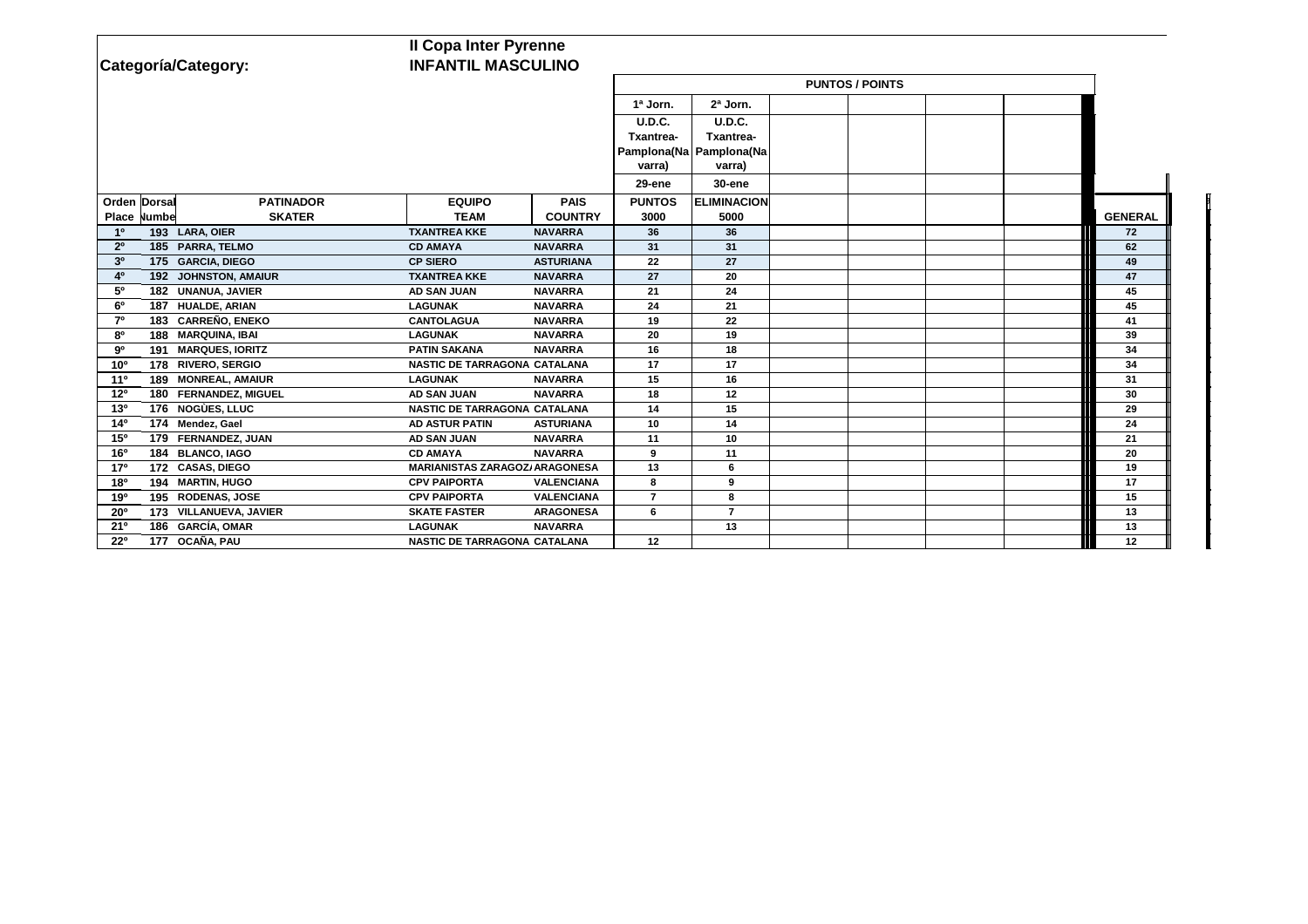







**Fecha/Date: 29-ene.-22 Prueba/Race: 1000 SPRINT FINAL**

**Categoría/Category: JUVENIL FEMENINO Hora Finalización Prueba: 29/02/2020 18:28 Lugar/Place: U.D.C. Txantrea-Pamplona(Navarra) Hora Impresión acta: 29/01/2022 16:59**

|                 | Orden Dorsal  | <b>PATINADOR</b>                        | <b>EQUIPO</b>                         | Feder./PAIS       | <b>Puntos</b> | <b>TIEMPO/TIME</b> | <b>PUNTOS</b> | <b>Observaciones</b> |
|-----------------|---------------|-----------------------------------------|---------------------------------------|-------------------|---------------|--------------------|---------------|----------------------|
| <b>Orden</b>    | <b>Dorsal</b> | <b>SKATER</b>                           | <b>TEAM</b>                           | eder./COUNTR      | <b>Points</b> | h:mm:mm,mil.       | <b>Points</b> | <b>Observations</b>  |
| 1 <sup>o</sup>  | 77            | MERCADO, OLIEGTNIS Mª DEL MAR CPV RIVAS |                                       | MADRILEÑA         | 54            | 0:01:42,849        |               |                      |
| 2 <sup>o</sup>  | 103           | <b>CORTIJO, CARMEN</b>                  | <b>CPV PAIPORTA</b>                   | <b>VALENCIANA</b> | 49            | 0:01:43,445        |               |                      |
| 3º              | 76            | <b>TAURINES, LOLA</b>                   | <b>GRENADE ROLLER SKAT FRANCE</b>     |                   | 45            | 0:01:43,563        |               |                      |
| 4º              | 72            | Coca, Alba                              | <b>AD ASTUR PATIN</b>                 | <b>ASTURIANA</b>  | 42            | 0:01:43,685        |               |                      |
| 5º              | 101           | <b>ALAPONT, LUCIA</b>                   | <b>CPV PAIPORTA</b>                   | <b>VALENCIANA</b> | 40            | 0:01:43,930        |               |                      |
| 6º              | 84            | <b>VERA, JULENE</b>                     | <b>CD AMAYA</b>                       | <b>NAVARRA</b>    | 39            | 0:01:44,163        |               |                      |
| 7º              | 83            | <b>SALINAS, IRATI</b>                   | <b>CD AMAYA</b>                       | <b>NAVARRA</b>    | 38            | 0:01:44,195        |               |                      |
| 8º              | 81            | <b>LISARRI, SAIOA</b>                   | <b>CD AMAYA</b>                       | <b>NAVARRA</b>    | 37            | 0:01:44,296        |               |                      |
| 9º              | 91            | <b>LAPUENTE, IRATXE</b>                 | <b>LAGUNAK</b>                        | <b>NAVARRA</b>    | 36            | 0:01:40,831        |               |                      |
| 10 <sup>°</sup> | 108           | <b>RUIZ, IRENE</b>                      | <b>CPV PAIPORTA</b>                   | <b>VALENCIANA</b> | 35            | 0:01:40,952        |               |                      |
| 11 <sup>°</sup> | 95            | <b>BARRICAT, ARIADNE</b>                | <b>TXANTREA KKE</b>                   | <b>NAVARRA</b>    | 34            | 0:01:41,181        |               |                      |
| 12 <sup>°</sup> | 69            | AZNAR, CLARA                            | <b>CP 2MIL6</b>                       | <b>ARAGONESA</b>  | 33            | 0:01:41,637        |               |                      |
| 13 <sup>°</sup> | 97            | <b>LOREA, LIZ TERESA</b>                | <b>TXANTREA KKE</b>                   | <b>NAVARRA</b>    | 32            | 0:01:42,629        |               |                      |
| 149             | 86            | <b>BOLAÑOS, LEIRE</b>                   | <b>LAGUNAK</b>                        | <b>NAVARRA</b>    | 31            | 0:01:44,726        |               |                      |
| 15 <sup>°</sup> | 104           | <b>EXPOSITO, ANNA</b>                   | <b>CPV PAIPORTA</b>                   | <b>VALENCIANA</b> | 30            | 0:01:44,900        |               |                      |
| 16 <sup>°</sup> | 87            | <b>CALLEN, AINHOA</b>                   | <b>LAGUNAK</b>                        | <b>NAVARRA</b>    | 29            | 0:01:48,015        |               |                      |
| 179             | 88            | <b>GÁRATE, MARTA</b>                    | <b>LAGUNAK</b>                        | <b>NAVARRA</b>    | 28            | 0:01:48,647        |               |                      |
| 18º             | 71            | LAPUENTE, MARÍA                         | <b>MARIANISTAS ZARAGOZ/ ARAGONESA</b> |                   | 27            | 0:01:49,687        |               |                      |
| 19º             | 99            | <b>SANTESTEBAN, HAIZEA</b>              | <b>TXANTREA KKE</b>                   | <b>NAVARRA</b>    | 26            | 0:01:49,899        |               |                      |
| 20 <sup>°</sup> | 106           | <b>MEDINA, CYNTHIA</b>                  | <b>CPV PAIPORTA</b>                   | <b>VALENCIANA</b> | 25            | 0:01:50,019        |               |                      |
| 21°             | 82            | <b>MARTINO, CARLA</b>                   | <b>CD AMAYA</b>                       | <b>NAVARRA</b>    | 24            | 0:01:51,507        |               |                      |
| 22 <sup>°</sup> | 74            | Pupatello, Claudia                      | <b>AD ASTUR PATIN</b>                 | <b>ASTURIANA</b>  | 23            | 0:01:51,776        |               |                      |
| 23º             | 94            | <b>RUIZ, JUNE</b>                       | <b>LAGUNAK</b>                        | <b>NAVARRA</b>    | 22            | 0:01:52,184        |               |                      |
| 24º             | 78            | <b>BENEDIT, CARLA</b>                   | AD SAN JUAN                           | <b>NAVARRA</b>    | 21            | 0:01:53,482        |               |                      |
| 25º             | 105           | LOPEZ, SARA                             | <b>CPV PAIPORTA</b>                   | <b>VALENCIANA</b> | 20            | 0:01:54,192        |               | FS(1)                |
| 26º             | 93            | <b>MANSO, SAIOA</b>                     | <b>LAGUNAK</b>                        | <b>NAVARRA</b>    | 19            | 0:01:54,580        |               |                      |
| 27 <sup>°</sup> | 92            | LEANDRO, JÚLIA                          | <b>LAGUNAK</b>                        | <b>NAVARRA</b>    | 18            | 0:01:55,299        |               |                      |
| 28º             | 98            | <b>REMACHA, HAIZEA</b>                  | <b>TXANTREA KKE</b>                   | <b>NAVARRA</b>    | 17            | 0:01:55,827        |               |                      |
| 29º             | 109           | <b>SERRANO, ARIADNA</b>                 | <b>CPV PAIPORTA</b>                   | <b>VALENCIANA</b> | 16            | 0:01:57,652        |               |                      |
| 30 <sup>o</sup> | 107           | <b>MOSQUERA, CAMILA</b>                 | <b>CPV PAIPORTA</b>                   | <b>VALENCIANA</b> | 15            | 0:01:57,871        |               |                      |
| 31 <sup>°</sup> | 102           | ARROYO, VALERIA                         | <b>CPV PAIPORTA</b>                   | <b>VALENCIANA</b> | 14            | 0:01:57,879        |               |                      |
| 32 <sup>o</sup> | 70            | <b>GÓMEZ, LYDIA</b>                     | <b>MARIANISTAS ZARAGOZ/ ARAGONESA</b> |                   | 13            | 0:01:58,557        |               |                      |
| 33º             | 75            | FREIRE, ANTIA                           | <b>CP SIERO</b>                       | <b>ASTURIANA</b>  | 12            | 0:01:59,473        |               |                      |
| 34º             | 73            | Pañeda, Noa                             | <b>AD ASTUR PATIN</b>                 | <b>ASTURIANA</b>  | 11            | 0:01:59,664        |               |                      |
| 35 <sup>o</sup> | 80            | <b>SERRANO, LUCIA</b>                   | AD SAN JUAN                           | <b>NAVARRA</b>    | 10            | 0:02:02,051        |               | C(1)                 |
| 36 <sup>°</sup> | 90            | LAKUNTZA, IRADI                         | <b>LAGUNAK</b>                        | <b>NAVARRA</b>    | 9             | 0:02:02,663        |               |                      |
| 37º             | 100           | TRILLO, NAIARA                          | <b>TXANTREA KKE</b>                   | <b>NAVARRA</b>    | 8             | 0:02:03,463        |               |                      |
| 38º             | 89            | <b>JEAN LOUIS, NOA</b>                  | <b>LAGUNAK</b>                        | <b>NAVARRA</b>    | 7             | 0:02:05,588        |               |                      |
| 39º             | 85            | ZUDAIRE, NAIARA                         | <b>CD AMAYA</b>                       | <b>NAVARRA</b>    | 6             | 0:05:00,000        |               | C(1)                 |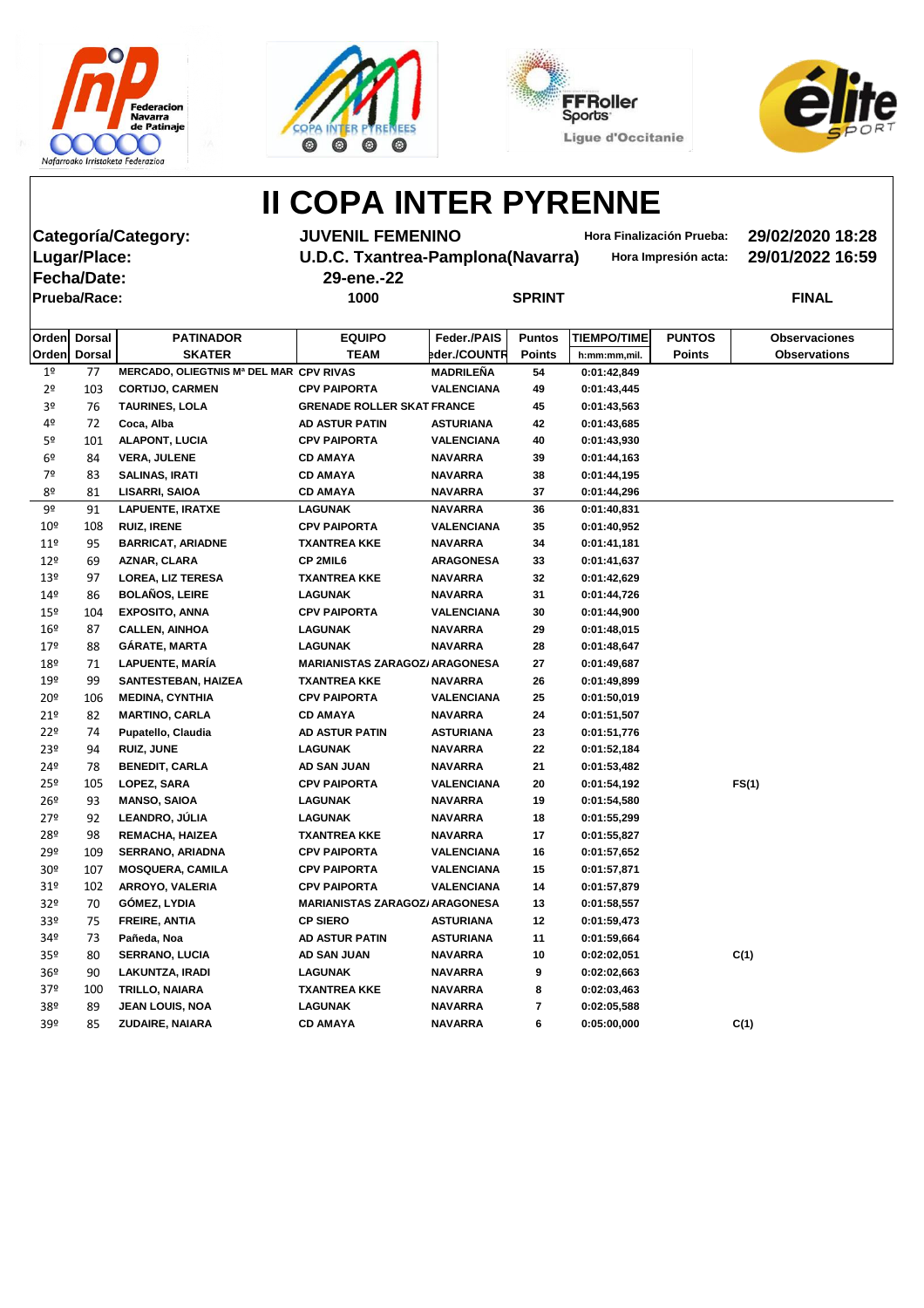







**Fecha/Date: 29-ene.-22 Prueba/Race: 5000 PUNTOS FINAL**

**Categoría/Category: JUVENIL FEMENINO Hora Finalización Prueba: 29/02/2020 18:28 Lugar/Place: U.D.C. Txantrea-Pamplona(Navarra) Hora Impresión acta: 29/01/2022 19:54**

|                 | Orden Dorsal | <b>PATINADOR</b>                        | <b>EQUIPO</b>                         | Feder./PAIS       | <b>Puntos</b> | <b>TIEMPO/TIME</b> | <b>PUNTOS</b> | <b>Observaciones</b> |
|-----------------|--------------|-----------------------------------------|---------------------------------------|-------------------|---------------|--------------------|---------------|----------------------|
|                 | Orden Dorsal | <b>SKATER</b>                           | <b>TEAM</b>                           | eder./COUNTR      | <b>Points</b> | h:mm:mm,mil.       | <b>Points</b> | <b>Observations</b>  |
| 1 <sup>°</sup>  | 72           | Coca, Alba                              | <b>AD ASTUR PATIN</b>                 | <b>ASTURIANA</b>  | 52            |                    | 7             |                      |
| 2 <sup>o</sup>  | 77           | MERCADO, OLIEGTNIS Mª DEL MAR CPV RIVAS |                                       | <b>MADRILEÑA</b>  | 47            |                    | 6             |                      |
| 3 <sup>o</sup>  | 84           | <b>VERA, JULENE</b>                     | <b>CD AMAYA</b>                       | <b>NAVARRA</b>    | 43            |                    | 5             |                      |
| 4º              | 99           | <b>SANTESTEBAN, HAIZEA</b>              | <b>TXANTREA KKE</b>                   | <b>NAVARRA</b>    | 40            |                    | 4             | FS(1)                |
| 5º              | 83           | <b>SALINAS, IRATI</b>                   | <b>CD AMAYA</b>                       | <b>NAVARRA</b>    | 38            |                    | 4             |                      |
| 6 <sup>°</sup>  | 81           | <b>LISARRI, SAIOA</b>                   | <b>CD AMAYA</b>                       | <b>NAVARRA</b>    | 37            |                    |               |                      |
| 7º              | 98           | REMACHA, HAIZEA                         | <b>TXANTREA KKE</b>                   | <b>NAVARRA</b>    | 36            |                    | $\mathbf{2}$  |                      |
| 8º              | 108          | <b>RUIZ, IRENE</b>                      | <b>CPV PAIPORTA</b>                   | <b>VALENCIANA</b> | 35            |                    | $\mathbf{2}$  |                      |
| 9º              | 95           | <b>BARRICAT, ARIADNE</b>                | <b>TXANTREA KKE</b>                   | <b>NAVARRA</b>    | 34            |                    |               |                      |
| 10 <sup>°</sup> | 76           | <b>TAURINES, LOLA</b>                   | <b>GRENADE ROLLER SKAT FRANCE</b>     |                   | 33            |                    | 1             |                      |
| $11^{\circ}$    | 69           | AZNAR, CLARA                            | <b>CP 2MIL6</b>                       | <b>ARAGONESA</b>  | 32            |                    |               |                      |
| $12^{\circ}$    | 101          | <b>ALAPONT, LUCIA</b>                   | <b>CPV PAIPORTA</b>                   | <b>VALENCIANA</b> | 31            |                    |               |                      |
| 13 <sup>°</sup> | 73           | Pañeda, Noa                             | <b>AD ASTUR PATIN</b>                 | <b>ASTURIANA</b>  | 30            |                    |               |                      |
| 14º             | 82           | <b>MARTINO, CARLA</b>                   | <b>CD AMAYA</b>                       | <b>NAVARRA</b>    | 29            |                    |               |                      |
| $15^{\circ}$    | 103          | <b>CORTIJO, CARMEN</b>                  | <b>CPV PAIPORTA</b>                   | <b>VALENCIANA</b> | 28            |                    |               |                      |
| $16^{\circ}$    | 74           | Pupatello, Claudia                      | <b>AD ASTUR PATIN</b>                 | <b>ASTURIANA</b>  | 27            |                    |               |                      |
| 17º             | 94           | <b>RUIZ, JUNE</b>                       | <b>LAGUNAK</b>                        | <b>NAVARRA</b>    | 26            |                    |               |                      |
| 18º             | 87           | <b>CALLEN, AINHOA</b>                   | <b>LAGUNAK</b>                        | <b>NAVARRA</b>    | 25            |                    |               |                      |
| 19º             | 86           | <b>BOLAÑOS, LEIRE</b>                   | <b>LAGUNAK</b>                        | <b>NAVARRA</b>    | 24            |                    |               |                      |
| 20 <sup>°</sup> | 97           | <b>LOREA, LIZ TERESA</b>                | <b>TXANTREA KKE</b>                   | <b>NAVARRA</b>    | 23            |                    |               |                      |
| 21°             | 88           | GÁRATE, MARTA                           | <b>LAGUNAK</b>                        | <b>NAVARRA</b>    | 22            |                    |               |                      |
| 22°             | 91           | <b>LAPUENTE, IRATXE</b>                 | <b>LAGUNAK</b>                        | <b>NAVARRA</b>    | 21            |                    |               |                      |
| 23 <sup>°</sup> | 104          | <b>EXPOSITO, ANNA</b>                   | <b>CPV PAIPORTA</b>                   | <b>VALENCIANA</b> | 20            |                    |               |                      |
| 24º             | 107          | <b>MOSQUERA, CAMILA</b>                 | <b>CPV PAIPORTA</b>                   | <b>VALENCIANA</b> | 19            |                    |               | <b>DNF</b>           |
| $25^{\circ}$    | 106          | <b>MEDINA, CYNTHIA</b>                  | <b>CPV PAIPORTA</b>                   | <b>VALENCIANA</b> | 18            |                    |               | <b>DNF</b>           |
| 26 <sup>°</sup> | 78           | <b>BENEDIT, CARLA</b>                   | AD SAN JUAN                           | <b>NAVARRA</b>    | 17            |                    |               | <b>DNF</b>           |
| 27°             | 109          | <b>SERRANO, ARIADNA</b>                 | <b>CPV PAIPORTA</b>                   | <b>VALENCIANA</b> | 16            |                    |               | <b>DNF</b>           |
| 28º             | 105          | LOPEZ, SARA                             | <b>CPV PAIPORTA</b>                   | <b>VALENCIANA</b> | 15            |                    |               | <b>DNF</b>           |
| 29º             | 90           | <b>LAKUNTZA, IRADI</b>                  | <b>LAGUNAK</b>                        | <b>NAVARRA</b>    | 13,5          |                    |               |                      |
| 29º             | 71           | LAPUENTE, MARÍA                         | <b>MARIANISTAS ZARAGOZ/ ARAGONESA</b> |                   | 13,5          |                    |               |                      |
| 31 <sup>o</sup> | 93           | <b>MANSO, SAIOA</b>                     | <b>LAGUNAK</b>                        | <b>NAVARRA</b>    | 11,5          |                    |               |                      |
| 31 <sup>°</sup> | 100          | <b>TRILLO, NAIARA</b>                   | <b>TXANTREA KKE</b>                   | <b>NAVARRA</b>    | 11,5          |                    |               |                      |
| 33 <sup>o</sup> | 75           | FREIRE, ANTIA                           | <b>CP SIERO</b>                       | <b>ASTURIANA</b>  | 9,5           |                    |               |                      |
| 33 <sup>o</sup> | 92           | LEANDRO, JÚLIA                          | <b>LAGUNAK</b>                        | <b>NAVARRA</b>    | 9,5           |                    |               |                      |
| 35 <sup>°</sup> | 102          | ARROYO, VALERIA                         | <b>CPV PAIPORTA</b>                   | <b>VALENCIANA</b> | 7,5           |                    |               |                      |
| 35 <sup>o</sup> | 89           | <b>JEAN LOUIS, NOA</b>                  | <b>LAGUNAK</b>                        | <b>NAVARRA</b>    | 7,5           |                    |               |                      |
| 37 <sup>°</sup> | 70           | GÓMEZ, LYDIA                            | <b>MARIANISTAS ZARAGOZ/ ARAGONESA</b> |                   | 6             |                    |               |                      |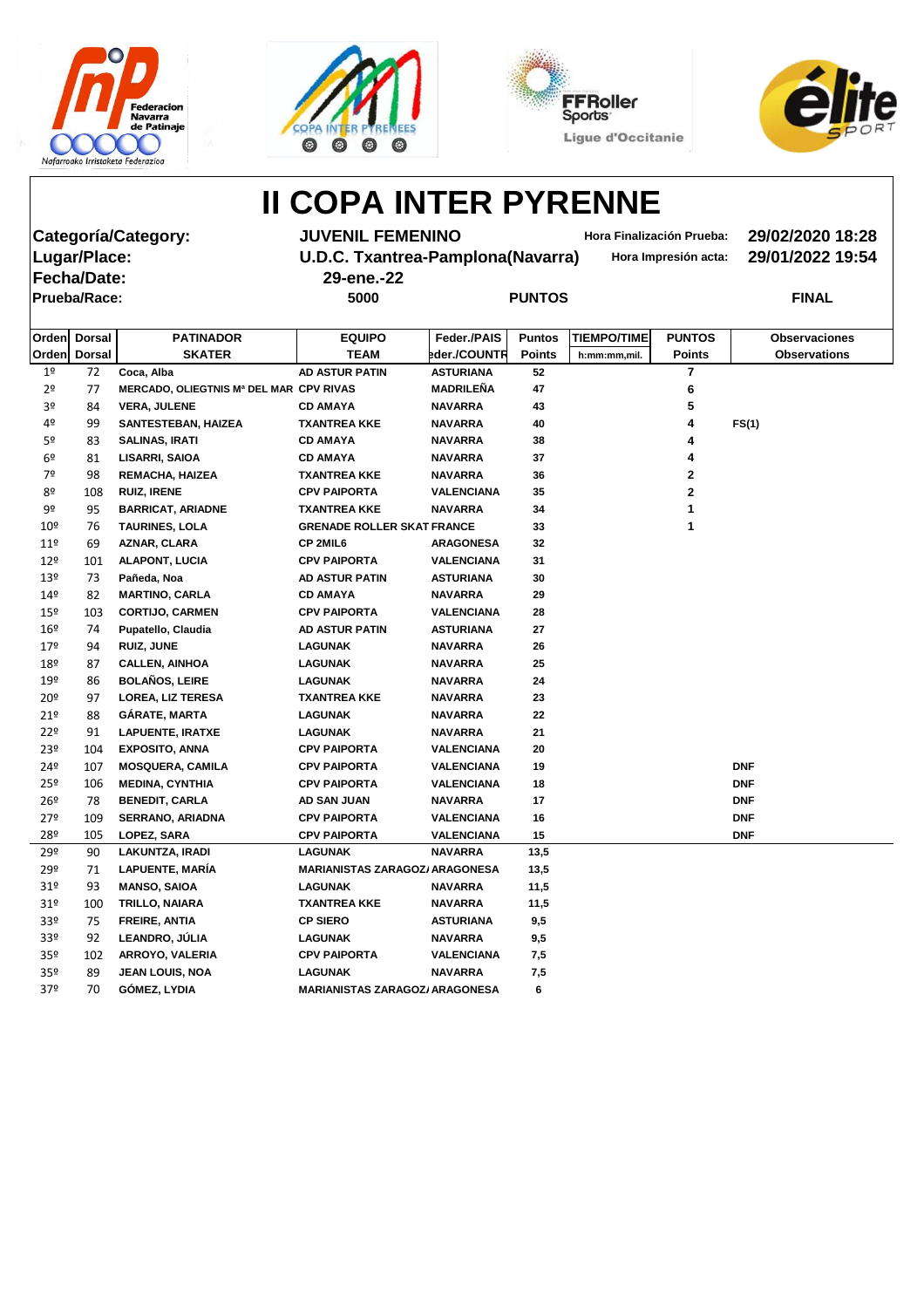







Fecha/Date: 30-energy and 30-energy and 30-energy and 30-energy and 30-energy and 30-energy and 30-energy and 30-**Prueba/Race: 500 SPRINT FINAL**

**Categoría/Category: JUVENIL FEMENINO Hora Finalización Prueba: 29/02/2020 18:28 Lugar/Place: U.D.C. Txantrea-Pamplona(Navarra) Hora Impresión acta: 30/01/2022 12:00**

| <b>80-ene.-22</b> |  |  |
|-------------------|--|--|
|                   |  |  |

| <b>Javarra)</b> | Hora Im |
|-----------------|---------|
|-----------------|---------|

| <b>SKATER</b><br><b>TEAM</b><br>eder./COUNTR<br>Orden<br><b>Dorsal</b><br><b>Observations</b><br><b>Points</b><br><b>Points</b><br>h:mm:mm,mil.<br><b>CD AMAYA</b><br>83<br><b>SALINAS, IRATI</b><br><b>NAVARRA</b><br>1 <sup>°</sup><br>51<br>0:00:50,880<br>2 <sup>o</sup><br><b>CD AMAYA</b><br>84<br><b>VERA, JULENE</b><br><b>NAVARRA</b><br>46<br>0:00:51,100<br>3 <sup>o</sup><br>85<br>42<br><b>ZUDAIRE, NAIARA</b><br><b>CD AMAYA</b><br><b>NAVARRA</b><br>0:00:51,184<br>4º<br>72<br><b>AD ASTUR PATIN</b><br>Coca, Alba<br><b>ASTURIANA</b><br>39<br>0:00:51,363<br>5 <sup>o</sup><br><b>LAPUENTE, IRATXE</b><br>91<br><b>LAGUNAK</b><br><b>NAVARRA</b><br>36,5<br>5 <sup>o</sup><br>36,5<br>97<br><b>LOREA, LIZ TERESA</b><br><b>TXANTREA KKE</b><br><b>NAVARRA</b><br>7º<br>108<br>FS(1)<br><b>RUIZ, IRENE</b><br><b>CPV PAIPORTA</b><br><b>VALENCIANA</b><br>34,5<br>7º<br>76<br><b>TAURINES, LOLA</b><br>34,5<br><b>GRENADE ROLLER SKAT FRANCE</b><br>9º<br><b>CPV PAIPORTA</b><br>107<br><b>MOSQUERA, CAMILA</b><br><b>VALENCIANA</b><br>33<br>0:00:51,794<br><b>MADRILEÑA</b><br>MERCADO, OLIEGTNIS Mª DEL MAR CPV RIVAS<br>$10^{\circ}$<br>32<br>0:00:51,841<br>77<br>11 <sup>°</sup><br>106<br><b>MEDINA, CYNTHIA</b><br><b>CPV PAIPORTA</b><br><b>VALENCIANA</b><br>31<br>0:00:52,055<br>12 <sup>°</sup><br>103<br><b>CORTIJO, CARMEN</b><br><b>CPV PAIPORTA</b><br><b>VALENCIANA</b><br>30<br>0:00:52,107<br>13 <sup>°</sup><br>95<br><b>BARRICAT, ARIADNE</b><br><b>TXANTREA KKE</b><br><b>NAVARRA</b><br>29<br>0:00:52,197<br>AZNAR, CLARA<br>CP 2MIL6<br>14 <sup>°</sup><br>69<br><b>ARAGONESA</b><br>28<br>0:00:53,049<br>$15^{\circ}$<br>98<br>REMACHA, HAIZEA<br><b>TXANTREA KKE</b><br><b>NAVARRA</b><br>27<br>0:00:53,355<br>$16^{\circ}$<br>109<br><b>CPV PAIPORTA</b><br><b>VALENCIANA</b><br><b>SERRANO, ARIADNA</b><br>26<br>0:00:53,779<br>179<br>99<br><b>TXANTREA KKE</b><br>25<br><b>SANTESTEBAN, HAIZEA</b><br><b>NAVARRA</b><br>0:00:53,195<br>24<br>18º<br>94<br><b>RUIZ, JUNE</b><br><b>LAGUNAK</b><br><b>NAVARRA</b><br>0:00:53,854<br>19º<br><b>MARTINO, CARLA</b><br>23<br>82<br><b>CD AMAYA</b><br><b>NAVARRA</b><br>0:00:54,315<br><b>BOLAÑOS, LEIRE</b><br>20 <sup>°</sup><br>86<br><b>LAGUNAK</b><br><b>NAVARRA</b><br>22<br>0:00:54,610<br>21°<br>102<br><b>ARROYO, VALERIA</b><br><b>CPV PAIPORTA</b><br><b>VALENCIANA</b><br>21<br>0:00:54,632<br>22°<br>105<br>LOPEZ, SARA<br><b>CPV PAIPORTA</b><br><b>VALENCIANA</b><br>20<br>0:00:54,728<br>23º<br>104<br><b>EXPOSITO, ANNA</b><br><b>CPV PAIPORTA</b><br><b>VALENCIANA</b><br>19<br>0:00:54,761<br>24º<br>87<br><b>CALLEN, AINHOA</b><br><b>LAGUNAK</b><br><b>NAVARRA</b><br>18<br>0:00:54,870<br>FS(1)<br>Pupatello, Claudia<br>$25^{\circ}$<br><b>AD ASTUR PATIN</b><br><b>ASTURIANA</b><br>17<br>0:00:55,297<br>74<br>26 <sup>°</sup><br><b>AD ASTUR PATIN</b><br>73<br>Pañeda, Noa<br><b>ASTURIANA</b><br>16<br>0:00:56,330<br>$27^{\circ}$<br>78<br><b>BENEDIT, CARLA</b><br>AD SAN JUAN<br><b>NAVARRA</b><br>15<br>0:00:56,477<br>28º<br>88<br><b>GÁRATE, MARTA</b><br><b>LAGUNAK</b><br><b>NAVARRA</b><br>14<br>0:00:57,006<br>29º<br>$71\,$<br>LAPUENTE, MARÍA<br><b>MARIANISTAS ZARAGOZ/ ARAGONESA</b><br>0:00:57,200<br>13<br>30 <sup>°</sup><br>100<br><b>TRILLO, NAIARA</b><br><b>TXANTREA KKE</b><br><b>NAVARRA</b><br>12<br>0:00:57,303<br>31 <sup>°</sup><br>90<br><b>LAKUNTZA, IRADI</b><br>11<br><b>LAGUNAK</b><br><b>NAVARRA</b><br>0:00:57,339<br>LEANDRO, JÚLIA<br>32 <sup>o</sup><br>92<br><b>NAVARRA</b><br>10<br><b>LAGUNAK</b><br>0:00:57,354<br>33º<br><b>FREIRE, ANTIA</b><br><b>CP SIERO</b><br><b>ASTURIANA</b><br>FS(1)<br>75<br>9<br>0:00:57,584<br>34 <sup>°</sup><br>93<br><b>MANSO, SAIOA</b><br><b>NAVARRA</b><br><b>LAGUNAK</b><br>8<br>0:00:58,957<br><b>GÓMEZ, LYDIA</b><br>35 <sup>o</sup><br><b>MARIANISTAS ZARAGOZ/ ARAGONESA</b><br>$\overline{\mathbf{7}}$<br>70<br>0:00:59,585<br>36 <sup>°</sup><br>89<br><b>JEAN LOUIS, NOA</b><br><b>LAGUNAK</b><br><b>NAVARRA</b><br>6<br>0:01:04,188 | Orden Dorsal | <b>PATINADOR</b> | <b>EQUIPO</b> | Feder./PAIS | <b>Puntos</b> | <b>TIEMPO/TIME</b> | <b>PUNTOS</b> | <b>Observaciones</b> |
|----------------------------------------------------------------------------------------------------------------------------------------------------------------------------------------------------------------------------------------------------------------------------------------------------------------------------------------------------------------------------------------------------------------------------------------------------------------------------------------------------------------------------------------------------------------------------------------------------------------------------------------------------------------------------------------------------------------------------------------------------------------------------------------------------------------------------------------------------------------------------------------------------------------------------------------------------------------------------------------------------------------------------------------------------------------------------------------------------------------------------------------------------------------------------------------------------------------------------------------------------------------------------------------------------------------------------------------------------------------------------------------------------------------------------------------------------------------------------------------------------------------------------------------------------------------------------------------------------------------------------------------------------------------------------------------------------------------------------------------------------------------------------------------------------------------------------------------------------------------------------------------------------------------------------------------------------------------------------------------------------------------------------------------------------------------------------------------------------------------------------------------------------------------------------------------------------------------------------------------------------------------------------------------------------------------------------------------------------------------------------------------------------------------------------------------------------------------------------------------------------------------------------------------------------------------------------------------------------------------------------------------------------------------------------------------------------------------------------------------------------------------------------------------------------------------------------------------------------------------------------------------------------------------------------------------------------------------------------------------------------------------------------------------------------------------------------------------------------------------------------------------------------------------------------------------------------------------------------------------------------------------------------------------------------------------------------------------------------------------------------------------------------------------------------------------------------------------------------------------------------------------------------------------------------------------------------------------------------------------------------------------------------------------------------------------------------------------------------------------------------------------------------------------------------------------------------------------------------------------------------------------------------------------------------------------------------------------------------------------------------------------------------------------------|--------------|------------------|---------------|-------------|---------------|--------------------|---------------|----------------------|
|                                                                                                                                                                                                                                                                                                                                                                                                                                                                                                                                                                                                                                                                                                                                                                                                                                                                                                                                                                                                                                                                                                                                                                                                                                                                                                                                                                                                                                                                                                                                                                                                                                                                                                                                                                                                                                                                                                                                                                                                                                                                                                                                                                                                                                                                                                                                                                                                                                                                                                                                                                                                                                                                                                                                                                                                                                                                                                                                                                                                                                                                                                                                                                                                                                                                                                                                                                                                                                                                                                                                                                                                                                                                                                                                                                                                                                                                                                                                                                                                                                              |              |                  |               |             |               |                    |               |                      |
|                                                                                                                                                                                                                                                                                                                                                                                                                                                                                                                                                                                                                                                                                                                                                                                                                                                                                                                                                                                                                                                                                                                                                                                                                                                                                                                                                                                                                                                                                                                                                                                                                                                                                                                                                                                                                                                                                                                                                                                                                                                                                                                                                                                                                                                                                                                                                                                                                                                                                                                                                                                                                                                                                                                                                                                                                                                                                                                                                                                                                                                                                                                                                                                                                                                                                                                                                                                                                                                                                                                                                                                                                                                                                                                                                                                                                                                                                                                                                                                                                                              |              |                  |               |             |               |                    |               |                      |
|                                                                                                                                                                                                                                                                                                                                                                                                                                                                                                                                                                                                                                                                                                                                                                                                                                                                                                                                                                                                                                                                                                                                                                                                                                                                                                                                                                                                                                                                                                                                                                                                                                                                                                                                                                                                                                                                                                                                                                                                                                                                                                                                                                                                                                                                                                                                                                                                                                                                                                                                                                                                                                                                                                                                                                                                                                                                                                                                                                                                                                                                                                                                                                                                                                                                                                                                                                                                                                                                                                                                                                                                                                                                                                                                                                                                                                                                                                                                                                                                                                              |              |                  |               |             |               |                    |               |                      |
|                                                                                                                                                                                                                                                                                                                                                                                                                                                                                                                                                                                                                                                                                                                                                                                                                                                                                                                                                                                                                                                                                                                                                                                                                                                                                                                                                                                                                                                                                                                                                                                                                                                                                                                                                                                                                                                                                                                                                                                                                                                                                                                                                                                                                                                                                                                                                                                                                                                                                                                                                                                                                                                                                                                                                                                                                                                                                                                                                                                                                                                                                                                                                                                                                                                                                                                                                                                                                                                                                                                                                                                                                                                                                                                                                                                                                                                                                                                                                                                                                                              |              |                  |               |             |               |                    |               |                      |
|                                                                                                                                                                                                                                                                                                                                                                                                                                                                                                                                                                                                                                                                                                                                                                                                                                                                                                                                                                                                                                                                                                                                                                                                                                                                                                                                                                                                                                                                                                                                                                                                                                                                                                                                                                                                                                                                                                                                                                                                                                                                                                                                                                                                                                                                                                                                                                                                                                                                                                                                                                                                                                                                                                                                                                                                                                                                                                                                                                                                                                                                                                                                                                                                                                                                                                                                                                                                                                                                                                                                                                                                                                                                                                                                                                                                                                                                                                                                                                                                                                              |              |                  |               |             |               |                    |               |                      |
|                                                                                                                                                                                                                                                                                                                                                                                                                                                                                                                                                                                                                                                                                                                                                                                                                                                                                                                                                                                                                                                                                                                                                                                                                                                                                                                                                                                                                                                                                                                                                                                                                                                                                                                                                                                                                                                                                                                                                                                                                                                                                                                                                                                                                                                                                                                                                                                                                                                                                                                                                                                                                                                                                                                                                                                                                                                                                                                                                                                                                                                                                                                                                                                                                                                                                                                                                                                                                                                                                                                                                                                                                                                                                                                                                                                                                                                                                                                                                                                                                                              |              |                  |               |             |               |                    |               |                      |
|                                                                                                                                                                                                                                                                                                                                                                                                                                                                                                                                                                                                                                                                                                                                                                                                                                                                                                                                                                                                                                                                                                                                                                                                                                                                                                                                                                                                                                                                                                                                                                                                                                                                                                                                                                                                                                                                                                                                                                                                                                                                                                                                                                                                                                                                                                                                                                                                                                                                                                                                                                                                                                                                                                                                                                                                                                                                                                                                                                                                                                                                                                                                                                                                                                                                                                                                                                                                                                                                                                                                                                                                                                                                                                                                                                                                                                                                                                                                                                                                                                              |              |                  |               |             |               |                    |               |                      |
|                                                                                                                                                                                                                                                                                                                                                                                                                                                                                                                                                                                                                                                                                                                                                                                                                                                                                                                                                                                                                                                                                                                                                                                                                                                                                                                                                                                                                                                                                                                                                                                                                                                                                                                                                                                                                                                                                                                                                                                                                                                                                                                                                                                                                                                                                                                                                                                                                                                                                                                                                                                                                                                                                                                                                                                                                                                                                                                                                                                                                                                                                                                                                                                                                                                                                                                                                                                                                                                                                                                                                                                                                                                                                                                                                                                                                                                                                                                                                                                                                                              |              |                  |               |             |               |                    |               |                      |
|                                                                                                                                                                                                                                                                                                                                                                                                                                                                                                                                                                                                                                                                                                                                                                                                                                                                                                                                                                                                                                                                                                                                                                                                                                                                                                                                                                                                                                                                                                                                                                                                                                                                                                                                                                                                                                                                                                                                                                                                                                                                                                                                                                                                                                                                                                                                                                                                                                                                                                                                                                                                                                                                                                                                                                                                                                                                                                                                                                                                                                                                                                                                                                                                                                                                                                                                                                                                                                                                                                                                                                                                                                                                                                                                                                                                                                                                                                                                                                                                                                              |              |                  |               |             |               |                    |               |                      |
|                                                                                                                                                                                                                                                                                                                                                                                                                                                                                                                                                                                                                                                                                                                                                                                                                                                                                                                                                                                                                                                                                                                                                                                                                                                                                                                                                                                                                                                                                                                                                                                                                                                                                                                                                                                                                                                                                                                                                                                                                                                                                                                                                                                                                                                                                                                                                                                                                                                                                                                                                                                                                                                                                                                                                                                                                                                                                                                                                                                                                                                                                                                                                                                                                                                                                                                                                                                                                                                                                                                                                                                                                                                                                                                                                                                                                                                                                                                                                                                                                                              |              |                  |               |             |               |                    |               |                      |
|                                                                                                                                                                                                                                                                                                                                                                                                                                                                                                                                                                                                                                                                                                                                                                                                                                                                                                                                                                                                                                                                                                                                                                                                                                                                                                                                                                                                                                                                                                                                                                                                                                                                                                                                                                                                                                                                                                                                                                                                                                                                                                                                                                                                                                                                                                                                                                                                                                                                                                                                                                                                                                                                                                                                                                                                                                                                                                                                                                                                                                                                                                                                                                                                                                                                                                                                                                                                                                                                                                                                                                                                                                                                                                                                                                                                                                                                                                                                                                                                                                              |              |                  |               |             |               |                    |               |                      |
|                                                                                                                                                                                                                                                                                                                                                                                                                                                                                                                                                                                                                                                                                                                                                                                                                                                                                                                                                                                                                                                                                                                                                                                                                                                                                                                                                                                                                                                                                                                                                                                                                                                                                                                                                                                                                                                                                                                                                                                                                                                                                                                                                                                                                                                                                                                                                                                                                                                                                                                                                                                                                                                                                                                                                                                                                                                                                                                                                                                                                                                                                                                                                                                                                                                                                                                                                                                                                                                                                                                                                                                                                                                                                                                                                                                                                                                                                                                                                                                                                                              |              |                  |               |             |               |                    |               |                      |
|                                                                                                                                                                                                                                                                                                                                                                                                                                                                                                                                                                                                                                                                                                                                                                                                                                                                                                                                                                                                                                                                                                                                                                                                                                                                                                                                                                                                                                                                                                                                                                                                                                                                                                                                                                                                                                                                                                                                                                                                                                                                                                                                                                                                                                                                                                                                                                                                                                                                                                                                                                                                                                                                                                                                                                                                                                                                                                                                                                                                                                                                                                                                                                                                                                                                                                                                                                                                                                                                                                                                                                                                                                                                                                                                                                                                                                                                                                                                                                                                                                              |              |                  |               |             |               |                    |               |                      |
|                                                                                                                                                                                                                                                                                                                                                                                                                                                                                                                                                                                                                                                                                                                                                                                                                                                                                                                                                                                                                                                                                                                                                                                                                                                                                                                                                                                                                                                                                                                                                                                                                                                                                                                                                                                                                                                                                                                                                                                                                                                                                                                                                                                                                                                                                                                                                                                                                                                                                                                                                                                                                                                                                                                                                                                                                                                                                                                                                                                                                                                                                                                                                                                                                                                                                                                                                                                                                                                                                                                                                                                                                                                                                                                                                                                                                                                                                                                                                                                                                                              |              |                  |               |             |               |                    |               |                      |
|                                                                                                                                                                                                                                                                                                                                                                                                                                                                                                                                                                                                                                                                                                                                                                                                                                                                                                                                                                                                                                                                                                                                                                                                                                                                                                                                                                                                                                                                                                                                                                                                                                                                                                                                                                                                                                                                                                                                                                                                                                                                                                                                                                                                                                                                                                                                                                                                                                                                                                                                                                                                                                                                                                                                                                                                                                                                                                                                                                                                                                                                                                                                                                                                                                                                                                                                                                                                                                                                                                                                                                                                                                                                                                                                                                                                                                                                                                                                                                                                                                              |              |                  |               |             |               |                    |               |                      |
|                                                                                                                                                                                                                                                                                                                                                                                                                                                                                                                                                                                                                                                                                                                                                                                                                                                                                                                                                                                                                                                                                                                                                                                                                                                                                                                                                                                                                                                                                                                                                                                                                                                                                                                                                                                                                                                                                                                                                                                                                                                                                                                                                                                                                                                                                                                                                                                                                                                                                                                                                                                                                                                                                                                                                                                                                                                                                                                                                                                                                                                                                                                                                                                                                                                                                                                                                                                                                                                                                                                                                                                                                                                                                                                                                                                                                                                                                                                                                                                                                                              |              |                  |               |             |               |                    |               |                      |
|                                                                                                                                                                                                                                                                                                                                                                                                                                                                                                                                                                                                                                                                                                                                                                                                                                                                                                                                                                                                                                                                                                                                                                                                                                                                                                                                                                                                                                                                                                                                                                                                                                                                                                                                                                                                                                                                                                                                                                                                                                                                                                                                                                                                                                                                                                                                                                                                                                                                                                                                                                                                                                                                                                                                                                                                                                                                                                                                                                                                                                                                                                                                                                                                                                                                                                                                                                                                                                                                                                                                                                                                                                                                                                                                                                                                                                                                                                                                                                                                                                              |              |                  |               |             |               |                    |               |                      |
|                                                                                                                                                                                                                                                                                                                                                                                                                                                                                                                                                                                                                                                                                                                                                                                                                                                                                                                                                                                                                                                                                                                                                                                                                                                                                                                                                                                                                                                                                                                                                                                                                                                                                                                                                                                                                                                                                                                                                                                                                                                                                                                                                                                                                                                                                                                                                                                                                                                                                                                                                                                                                                                                                                                                                                                                                                                                                                                                                                                                                                                                                                                                                                                                                                                                                                                                                                                                                                                                                                                                                                                                                                                                                                                                                                                                                                                                                                                                                                                                                                              |              |                  |               |             |               |                    |               |                      |
|                                                                                                                                                                                                                                                                                                                                                                                                                                                                                                                                                                                                                                                                                                                                                                                                                                                                                                                                                                                                                                                                                                                                                                                                                                                                                                                                                                                                                                                                                                                                                                                                                                                                                                                                                                                                                                                                                                                                                                                                                                                                                                                                                                                                                                                                                                                                                                                                                                                                                                                                                                                                                                                                                                                                                                                                                                                                                                                                                                                                                                                                                                                                                                                                                                                                                                                                                                                                                                                                                                                                                                                                                                                                                                                                                                                                                                                                                                                                                                                                                                              |              |                  |               |             |               |                    |               |                      |
|                                                                                                                                                                                                                                                                                                                                                                                                                                                                                                                                                                                                                                                                                                                                                                                                                                                                                                                                                                                                                                                                                                                                                                                                                                                                                                                                                                                                                                                                                                                                                                                                                                                                                                                                                                                                                                                                                                                                                                                                                                                                                                                                                                                                                                                                                                                                                                                                                                                                                                                                                                                                                                                                                                                                                                                                                                                                                                                                                                                                                                                                                                                                                                                                                                                                                                                                                                                                                                                                                                                                                                                                                                                                                                                                                                                                                                                                                                                                                                                                                                              |              |                  |               |             |               |                    |               |                      |
|                                                                                                                                                                                                                                                                                                                                                                                                                                                                                                                                                                                                                                                                                                                                                                                                                                                                                                                                                                                                                                                                                                                                                                                                                                                                                                                                                                                                                                                                                                                                                                                                                                                                                                                                                                                                                                                                                                                                                                                                                                                                                                                                                                                                                                                                                                                                                                                                                                                                                                                                                                                                                                                                                                                                                                                                                                                                                                                                                                                                                                                                                                                                                                                                                                                                                                                                                                                                                                                                                                                                                                                                                                                                                                                                                                                                                                                                                                                                                                                                                                              |              |                  |               |             |               |                    |               |                      |
|                                                                                                                                                                                                                                                                                                                                                                                                                                                                                                                                                                                                                                                                                                                                                                                                                                                                                                                                                                                                                                                                                                                                                                                                                                                                                                                                                                                                                                                                                                                                                                                                                                                                                                                                                                                                                                                                                                                                                                                                                                                                                                                                                                                                                                                                                                                                                                                                                                                                                                                                                                                                                                                                                                                                                                                                                                                                                                                                                                                                                                                                                                                                                                                                                                                                                                                                                                                                                                                                                                                                                                                                                                                                                                                                                                                                                                                                                                                                                                                                                                              |              |                  |               |             |               |                    |               |                      |
|                                                                                                                                                                                                                                                                                                                                                                                                                                                                                                                                                                                                                                                                                                                                                                                                                                                                                                                                                                                                                                                                                                                                                                                                                                                                                                                                                                                                                                                                                                                                                                                                                                                                                                                                                                                                                                                                                                                                                                                                                                                                                                                                                                                                                                                                                                                                                                                                                                                                                                                                                                                                                                                                                                                                                                                                                                                                                                                                                                                                                                                                                                                                                                                                                                                                                                                                                                                                                                                                                                                                                                                                                                                                                                                                                                                                                                                                                                                                                                                                                                              |              |                  |               |             |               |                    |               |                      |
|                                                                                                                                                                                                                                                                                                                                                                                                                                                                                                                                                                                                                                                                                                                                                                                                                                                                                                                                                                                                                                                                                                                                                                                                                                                                                                                                                                                                                                                                                                                                                                                                                                                                                                                                                                                                                                                                                                                                                                                                                                                                                                                                                                                                                                                                                                                                                                                                                                                                                                                                                                                                                                                                                                                                                                                                                                                                                                                                                                                                                                                                                                                                                                                                                                                                                                                                                                                                                                                                                                                                                                                                                                                                                                                                                                                                                                                                                                                                                                                                                                              |              |                  |               |             |               |                    |               |                      |
|                                                                                                                                                                                                                                                                                                                                                                                                                                                                                                                                                                                                                                                                                                                                                                                                                                                                                                                                                                                                                                                                                                                                                                                                                                                                                                                                                                                                                                                                                                                                                                                                                                                                                                                                                                                                                                                                                                                                                                                                                                                                                                                                                                                                                                                                                                                                                                                                                                                                                                                                                                                                                                                                                                                                                                                                                                                                                                                                                                                                                                                                                                                                                                                                                                                                                                                                                                                                                                                                                                                                                                                                                                                                                                                                                                                                                                                                                                                                                                                                                                              |              |                  |               |             |               |                    |               |                      |
|                                                                                                                                                                                                                                                                                                                                                                                                                                                                                                                                                                                                                                                                                                                                                                                                                                                                                                                                                                                                                                                                                                                                                                                                                                                                                                                                                                                                                                                                                                                                                                                                                                                                                                                                                                                                                                                                                                                                                                                                                                                                                                                                                                                                                                                                                                                                                                                                                                                                                                                                                                                                                                                                                                                                                                                                                                                                                                                                                                                                                                                                                                                                                                                                                                                                                                                                                                                                                                                                                                                                                                                                                                                                                                                                                                                                                                                                                                                                                                                                                                              |              |                  |               |             |               |                    |               |                      |
|                                                                                                                                                                                                                                                                                                                                                                                                                                                                                                                                                                                                                                                                                                                                                                                                                                                                                                                                                                                                                                                                                                                                                                                                                                                                                                                                                                                                                                                                                                                                                                                                                                                                                                                                                                                                                                                                                                                                                                                                                                                                                                                                                                                                                                                                                                                                                                                                                                                                                                                                                                                                                                                                                                                                                                                                                                                                                                                                                                                                                                                                                                                                                                                                                                                                                                                                                                                                                                                                                                                                                                                                                                                                                                                                                                                                                                                                                                                                                                                                                                              |              |                  |               |             |               |                    |               |                      |
|                                                                                                                                                                                                                                                                                                                                                                                                                                                                                                                                                                                                                                                                                                                                                                                                                                                                                                                                                                                                                                                                                                                                                                                                                                                                                                                                                                                                                                                                                                                                                                                                                                                                                                                                                                                                                                                                                                                                                                                                                                                                                                                                                                                                                                                                                                                                                                                                                                                                                                                                                                                                                                                                                                                                                                                                                                                                                                                                                                                                                                                                                                                                                                                                                                                                                                                                                                                                                                                                                                                                                                                                                                                                                                                                                                                                                                                                                                                                                                                                                                              |              |                  |               |             |               |                    |               |                      |
|                                                                                                                                                                                                                                                                                                                                                                                                                                                                                                                                                                                                                                                                                                                                                                                                                                                                                                                                                                                                                                                                                                                                                                                                                                                                                                                                                                                                                                                                                                                                                                                                                                                                                                                                                                                                                                                                                                                                                                                                                                                                                                                                                                                                                                                                                                                                                                                                                                                                                                                                                                                                                                                                                                                                                                                                                                                                                                                                                                                                                                                                                                                                                                                                                                                                                                                                                                                                                                                                                                                                                                                                                                                                                                                                                                                                                                                                                                                                                                                                                                              |              |                  |               |             |               |                    |               |                      |
|                                                                                                                                                                                                                                                                                                                                                                                                                                                                                                                                                                                                                                                                                                                                                                                                                                                                                                                                                                                                                                                                                                                                                                                                                                                                                                                                                                                                                                                                                                                                                                                                                                                                                                                                                                                                                                                                                                                                                                                                                                                                                                                                                                                                                                                                                                                                                                                                                                                                                                                                                                                                                                                                                                                                                                                                                                                                                                                                                                                                                                                                                                                                                                                                                                                                                                                                                                                                                                                                                                                                                                                                                                                                                                                                                                                                                                                                                                                                                                                                                                              |              |                  |               |             |               |                    |               |                      |
|                                                                                                                                                                                                                                                                                                                                                                                                                                                                                                                                                                                                                                                                                                                                                                                                                                                                                                                                                                                                                                                                                                                                                                                                                                                                                                                                                                                                                                                                                                                                                                                                                                                                                                                                                                                                                                                                                                                                                                                                                                                                                                                                                                                                                                                                                                                                                                                                                                                                                                                                                                                                                                                                                                                                                                                                                                                                                                                                                                                                                                                                                                                                                                                                                                                                                                                                                                                                                                                                                                                                                                                                                                                                                                                                                                                                                                                                                                                                                                                                                                              |              |                  |               |             |               |                    |               |                      |
|                                                                                                                                                                                                                                                                                                                                                                                                                                                                                                                                                                                                                                                                                                                                                                                                                                                                                                                                                                                                                                                                                                                                                                                                                                                                                                                                                                                                                                                                                                                                                                                                                                                                                                                                                                                                                                                                                                                                                                                                                                                                                                                                                                                                                                                                                                                                                                                                                                                                                                                                                                                                                                                                                                                                                                                                                                                                                                                                                                                                                                                                                                                                                                                                                                                                                                                                                                                                                                                                                                                                                                                                                                                                                                                                                                                                                                                                                                                                                                                                                                              |              |                  |               |             |               |                    |               |                      |
|                                                                                                                                                                                                                                                                                                                                                                                                                                                                                                                                                                                                                                                                                                                                                                                                                                                                                                                                                                                                                                                                                                                                                                                                                                                                                                                                                                                                                                                                                                                                                                                                                                                                                                                                                                                                                                                                                                                                                                                                                                                                                                                                                                                                                                                                                                                                                                                                                                                                                                                                                                                                                                                                                                                                                                                                                                                                                                                                                                                                                                                                                                                                                                                                                                                                                                                                                                                                                                                                                                                                                                                                                                                                                                                                                                                                                                                                                                                                                                                                                                              |              |                  |               |             |               |                    |               |                      |
|                                                                                                                                                                                                                                                                                                                                                                                                                                                                                                                                                                                                                                                                                                                                                                                                                                                                                                                                                                                                                                                                                                                                                                                                                                                                                                                                                                                                                                                                                                                                                                                                                                                                                                                                                                                                                                                                                                                                                                                                                                                                                                                                                                                                                                                                                                                                                                                                                                                                                                                                                                                                                                                                                                                                                                                                                                                                                                                                                                                                                                                                                                                                                                                                                                                                                                                                                                                                                                                                                                                                                                                                                                                                                                                                                                                                                                                                                                                                                                                                                                              |              |                  |               |             |               |                    |               |                      |
|                                                                                                                                                                                                                                                                                                                                                                                                                                                                                                                                                                                                                                                                                                                                                                                                                                                                                                                                                                                                                                                                                                                                                                                                                                                                                                                                                                                                                                                                                                                                                                                                                                                                                                                                                                                                                                                                                                                                                                                                                                                                                                                                                                                                                                                                                                                                                                                                                                                                                                                                                                                                                                                                                                                                                                                                                                                                                                                                                                                                                                                                                                                                                                                                                                                                                                                                                                                                                                                                                                                                                                                                                                                                                                                                                                                                                                                                                                                                                                                                                                              |              |                  |               |             |               |                    |               |                      |
|                                                                                                                                                                                                                                                                                                                                                                                                                                                                                                                                                                                                                                                                                                                                                                                                                                                                                                                                                                                                                                                                                                                                                                                                                                                                                                                                                                                                                                                                                                                                                                                                                                                                                                                                                                                                                                                                                                                                                                                                                                                                                                                                                                                                                                                                                                                                                                                                                                                                                                                                                                                                                                                                                                                                                                                                                                                                                                                                                                                                                                                                                                                                                                                                                                                                                                                                                                                                                                                                                                                                                                                                                                                                                                                                                                                                                                                                                                                                                                                                                                              |              |                  |               |             |               |                    |               |                      |
|                                                                                                                                                                                                                                                                                                                                                                                                                                                                                                                                                                                                                                                                                                                                                                                                                                                                                                                                                                                                                                                                                                                                                                                                                                                                                                                                                                                                                                                                                                                                                                                                                                                                                                                                                                                                                                                                                                                                                                                                                                                                                                                                                                                                                                                                                                                                                                                                                                                                                                                                                                                                                                                                                                                                                                                                                                                                                                                                                                                                                                                                                                                                                                                                                                                                                                                                                                                                                                                                                                                                                                                                                                                                                                                                                                                                                                                                                                                                                                                                                                              |              |                  |               |             |               |                    |               |                      |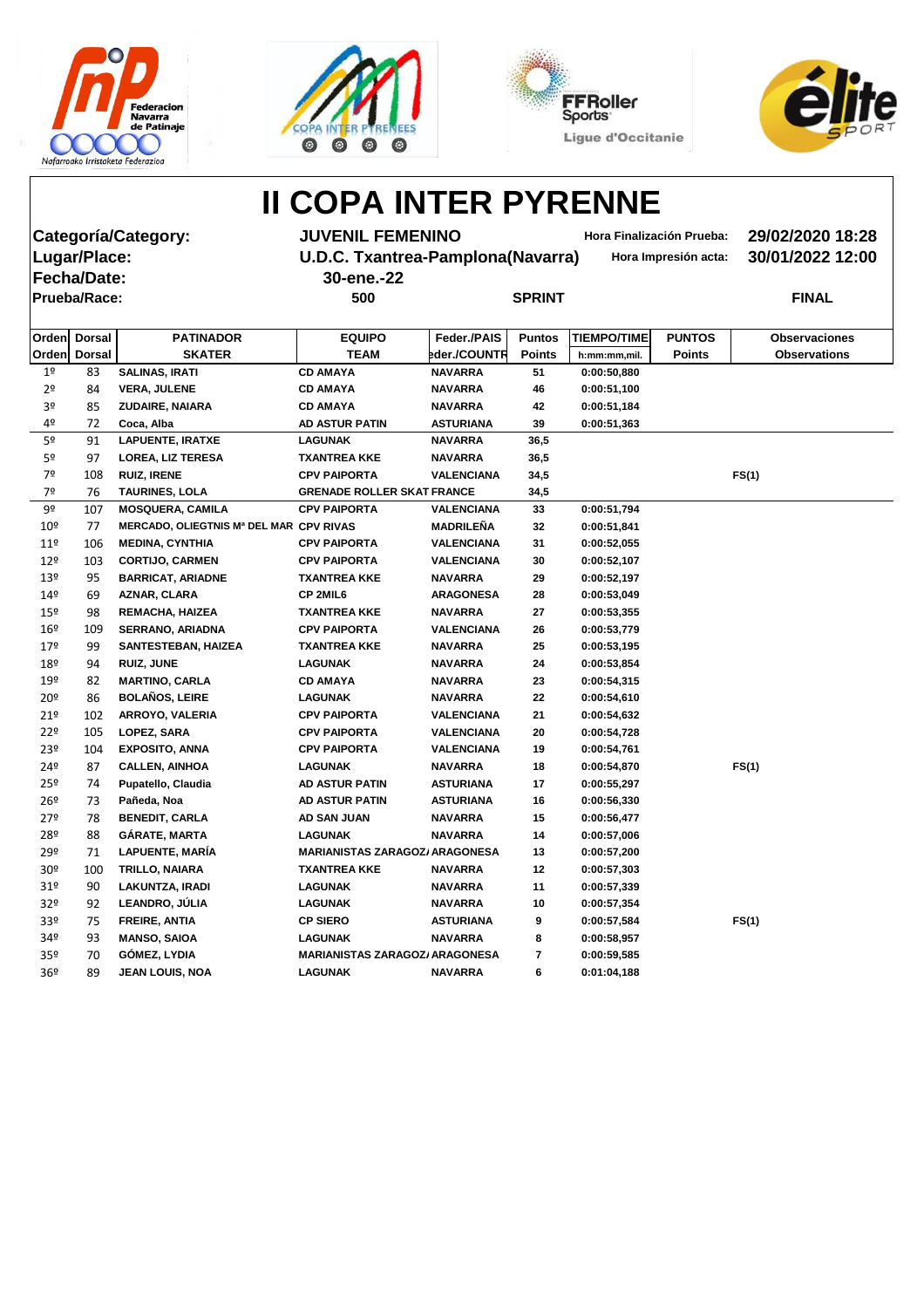







**Lugar/Place: U.D.C. Txantrea-Pamplona(Navarra) Hora Impresión acta: 30/01/2022 13:54 Fecha/Date: 30-ene.-22 Prueba/Race: 10000 ELIMINACION FINAL**

**Categoría/Category: JUVENIL FEMENINO Hora Finalización Prueba: 29/02/2020 18:28**

|                 | Orden Dorsal  | <b>PATINADOR</b>                        | <b>EQUIPO</b>                         | Feder./PAIS       | <b>Puntos</b> | <b>TIEMPO/TIME</b> | <b>PUNTOS</b> | <b>Observaciones</b> |
|-----------------|---------------|-----------------------------------------|---------------------------------------|-------------------|---------------|--------------------|---------------|----------------------|
| Orden           | <b>Dorsal</b> | <b>SKATER</b>                           | <b>TEAM</b>                           | eder./COUNTR      | <b>Points</b> | h:mm:mm,mil.       | <b>Points</b> | <b>Observations</b>  |
| 1 <sup>°</sup>  | 83            | <b>SALINAS, IRATI</b>                   | <b>CD AMAYA</b>                       | <b>NAVARRA</b>    | 51            | 0:17:51,834        |               | W(1)                 |
| 2 <sup>o</sup>  | 99            | <b>SANTESTEBAN, HAIZEA</b>              | <b>TXANTREA KKE</b>                   | <b>NAVARRA</b>    | 46            | 0:17:52,736        |               |                      |
| 3º              | 72            | Coca, Alba                              | <b>AD ASTUR PATIN</b>                 | <b>ASTURIANA</b>  | 42            | 0:17:53,684        |               |                      |
| 4º              | 69            | AZNAR, CLARA                            | CP 2MIL6                              | <b>ARAGONESA</b>  | 39            |                    |               | <b>DNF</b>           |
| 5º              | 77            | MERCADO, OLIEGTNIS Mª DEL MAR CPV RIVAS |                                       | <b>MADRILEÑA</b>  | 37            |                    |               | <b>DNF</b>           |
| 6 <sup>9</sup>  | 108           | <b>RUIZ, IRENE</b>                      | <b>CPV PAIPORTA</b>                   | <b>VALENCIANA</b> | 36            |                    |               | <b>DNF</b>           |
| 7º              | 81            | <b>LISARRI, SAIOA</b>                   | <b>CD AMAYA</b>                       | <b>NAVARRA</b>    | 35            |                    |               | <b>DNF</b>           |
| 8º              | 76            | <b>TAURINES, LOLA</b>                   | <b>GRENADE ROLLER SKAT FRANCE</b>     |                   | 34            |                    |               | <b>DNF</b>           |
| 9º              | 103           | <b>CORTIJO, CARMEN</b>                  | <b>CPV PAIPORTA</b>                   | <b>VALENCIANA</b> | 33            |                    |               | <b>DNF</b>           |
| $10^{\circ}$    | 84            | <b>VERA, JULENE</b>                     | <b>CD AMAYA</b>                       | <b>NAVARRA</b>    | 32            |                    |               | <b>DNF</b>           |
| $11^{\circ}$    | 74            | Pupatello, Claudia                      | <b>AD ASTUR PATIN</b>                 | <b>ASTURIANA</b>  | 31            |                    |               | <b>DNF</b>           |
| 12 <sup>°</sup> | 98            | <b>REMACHA, HAIZEA</b>                  | <b>TXANTREA KKE</b>                   | <b>NAVARRA</b>    | 30            |                    |               | <b>DNF</b>           |
| 13 <sup>°</sup> | 82            | <b>MARTINO, CARLA</b>                   | <b>CD AMAYA</b>                       | <b>NAVARRA</b>    | 29            |                    |               | <b>DNF</b>           |
| 14 <sup>°</sup> | 91            | <b>LAPUENTE, IRATXE</b>                 | <b>LAGUNAK</b>                        | <b>NAVARRA</b>    | 28            |                    |               | $W(1)$ -DNF          |
| $15^{\circ}$    | 107           | <b>MOSQUERA, CAMILA</b>                 | <b>CPV PAIPORTA</b>                   | <b>VALENCIANA</b> | 27            |                    |               | <b>DNF</b>           |
| $16^{\circ}$    | 104           | <b>EXPOSITO, ANNA</b>                   | <b>CPV PAIPORTA</b>                   | <b>VALENCIANA</b> | 26            |                    |               | <b>DNF</b>           |
| 179             | 95            | <b>BARRICAT, ARIADNE</b>                | <b>TXANTREA KKE</b>                   | <b>NAVARRA</b>    | 25            |                    |               | <b>DNF</b>           |
| 18º             | 85            | ZUDAIRE, NAIARA                         | <b>CD AMAYA</b>                       | <b>NAVARRA</b>    | 24            |                    |               | <b>DNF</b>           |
| 19º             | 87            | <b>CALLEN, AINHOA</b>                   | <b>LAGUNAK</b>                        | <b>NAVARRA</b>    | 23            |                    |               | <b>DNF</b>           |
| $20^{\circ}$    | 97            | <b>LOREA, LIZ TERESA</b>                | <b>TXANTREA KKE</b>                   | <b>NAVARRA</b>    | 22            |                    |               | <b>DNF</b>           |
| 21°             | 94            | <b>RUIZ, JUNE</b>                       | <b>LAGUNAK</b>                        | <b>NAVARRA</b>    | 21            |                    |               | <b>DNF</b>           |
| 22 <sup>°</sup> | 73            | Pañeda, Noa                             | <b>AD ASTUR PATIN</b>                 | <b>ASTURIANA</b>  | 20            |                    |               | <b>DNF</b>           |
| 23 <sup>°</sup> | 106           | <b>MEDINA, CYNTHIA</b>                  | <b>CPV PAIPORTA</b>                   | <b>VALENCIANA</b> | 19            |                    |               | <b>DNF</b>           |
| 24º             | 86            | <b>BOLAÑOS, LEIRE</b>                   | <b>LAGUNAK</b>                        | <b>NAVARRA</b>    | 18            |                    |               | <b>DNF</b>           |
| $25^{\circ}$    | 100           | TRILLO, NAIARA                          | <b>TXANTREA KKE</b>                   | <b>NAVARRA</b>    | 17            |                    |               | <b>DNF</b>           |
| $26^{\circ}$    | 78            | <b>BENEDIT, CARLA</b>                   | AD SAN JUAN                           | <b>NAVARRA</b>    | 16            |                    |               | <b>DNF</b>           |
| 27º             | 90            | <b>LAKUNTZA, IRADI</b>                  | <b>LAGUNAK</b>                        | <b>NAVARRA</b>    | 15            |                    |               | <b>DNF</b>           |
| 28º             | 88            | <b>GÁRATE, MARTA</b>                    | <b>LAGUNAK</b>                        | <b>NAVARRA</b>    | 14            |                    |               | <b>DNF</b>           |
| 29º             | 93            | <b>MANSO, SAIOA</b>                     | LAGUNAK                               | <b>NAVARRA</b>    | 13            |                    |               | <b>DNF</b>           |
| 30 <sup>°</sup> | 109           | <b>SERRANO, ARIADNA</b>                 | <b>CPV PAIPORTA</b>                   | <b>VALENCIANA</b> | 12            |                    |               | <b>DNF</b>           |
| 31º             | 71            | LAPUENTE, MARÍA                         | <b>MARIANISTAS ZARAGOZ/ ARAGONESA</b> |                   | 11            |                    |               | <b>DNF</b>           |
| 32 <sup>o</sup> | 75            | FREIRE, ANTIA                           | <b>CP SIERO</b>                       | <b>ASTURIANA</b>  | 10            |                    |               | <b>DNF</b>           |
| 33º             | 102           | ARROYO, VALERIA                         | <b>CPV PAIPORTA</b>                   | <b>VALENCIANA</b> | 9             |                    |               | <b>DNF</b>           |
| 34º             | 70            | <b>GÓMEZ, LYDIA</b>                     | <b>MARIANISTAS ZARAGOZ/ ARAGONESA</b> |                   | 8             |                    |               | <b>DNF</b>           |
| 35 <sup>o</sup> | 92            | LEANDRO, JÚLIA                          | <b>LAGUNAK</b>                        | <b>NAVARRA</b>    | 7             |                    |               | <b>DNF</b>           |
| 36 <sup>°</sup> | 89            | <b>JEAN LOUIS, NOA</b>                  | <b>LAGUNAK</b>                        | <b>NAVARRA</b>    | 6             |                    |               | <b>DNF</b>           |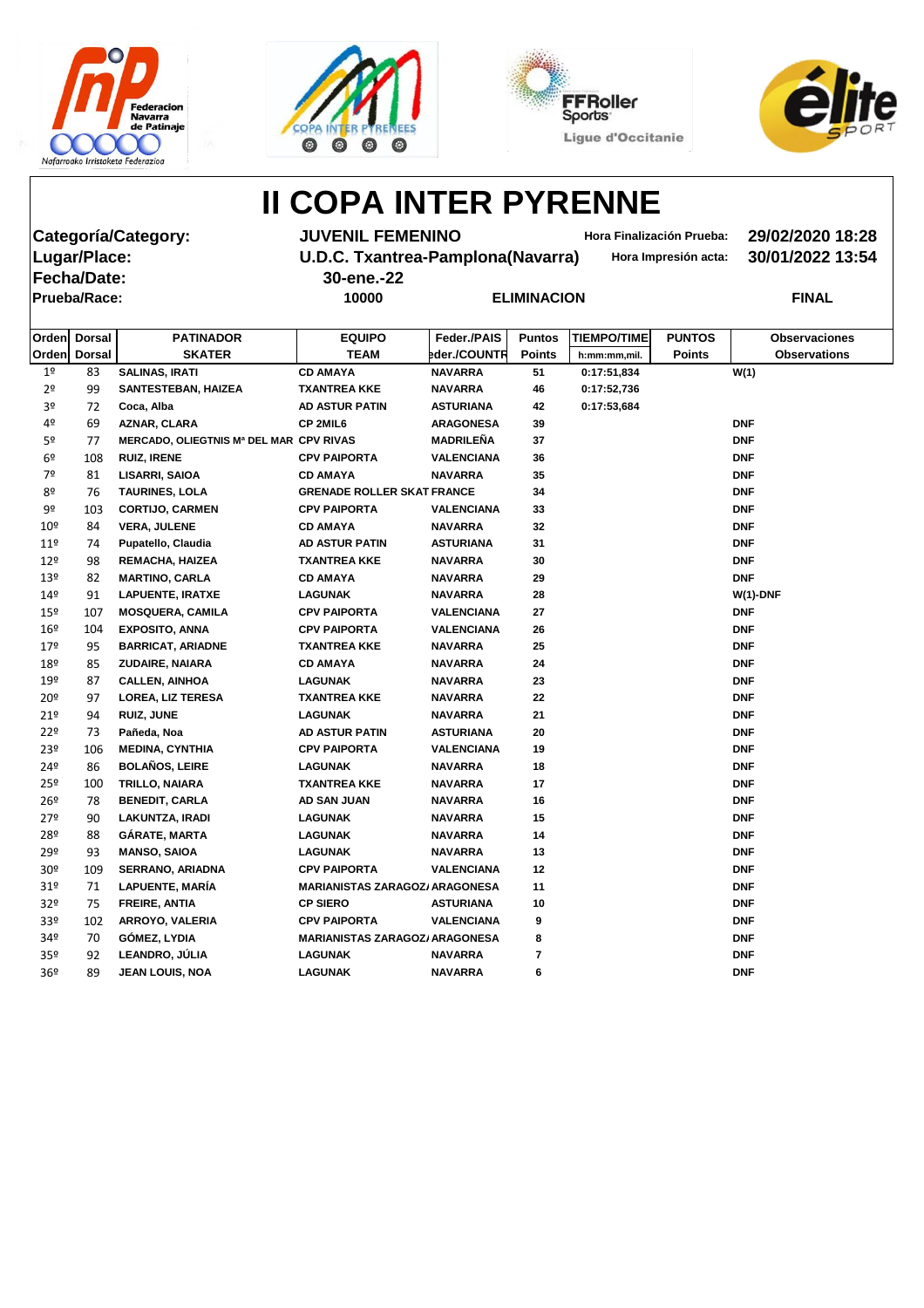|                                    |                                         | <b>Il Copa Inter Pyrenne</b>          |                                  |                |                                                       |                |                        |  |                |
|------------------------------------|-----------------------------------------|---------------------------------------|----------------------------------|----------------|-------------------------------------------------------|----------------|------------------------|--|----------------|
| Categoría/Category:                |                                         | <b>JUVENIL FEMENINO</b>               |                                  |                |                                                       |                |                        |  |                |
|                                    |                                         |                                       |                                  |                |                                                       |                | <b>PUNTOS / POINTS</b> |  |                |
|                                    |                                         |                                       |                                  | 1ª Jorn.       | 1ª Jorn.                                              | 2ª Jorn.       | 2ª Jorn.               |  |                |
|                                    |                                         |                                       |                                  | <b>U.D.C.</b>  | <b>U.D.C.</b>                                         | <b>U.D.C.</b>  | <b>U.D.C.</b>          |  |                |
|                                    |                                         |                                       |                                  | Txantrea-      | <b>Txantrea-</b>                                      | Txantrea-      | Txantrea-              |  |                |
|                                    |                                         |                                       |                                  |                | Pampiona(Na   Pampiona(Na   Pampiona(Na   Pampiona(Na |                |                        |  |                |
|                                    |                                         |                                       |                                  | varra)         | varra)                                                | varra)         | varra)                 |  |                |
|                                    |                                         |                                       |                                  | 29-ene         | 29-ene                                                | 30-ene         | <b>30-ene</b>          |  |                |
| Orden Dorsal                       | <b>PATINADOR</b>                        | <b>EQUIPO</b>                         | <b>PAIS</b>                      | <b>SPRINT</b>  | <b>PUNTOS</b>                                         | <b>SPRINT</b>  | <b>ELIMINACION</b>     |  |                |
| Place Numbe                        | <b>SKATER</b>                           | <b>TEAM</b>                           | <b>COUNTRY</b>                   | 1000           | 5000                                                  | 500            | 10000                  |  | <b>GENERAL</b> |
| 10                                 | 83 SALINAS, IRATI                       | <b>CD AMAYA</b>                       | <b>NAVARRA</b>                   | 38             | 38                                                    | 51             | 51                     |  | 178            |
| $2^{\circ}$                        | 72 Coca, Alba                           | <b>AD ASTUR PATIN</b>                 | <b>ASTURIANA</b>                 | 42             | 52                                                    | 39             | 42                     |  | 175            |
| 3 <sup>o</sup>                     | 77 MERCADO, OLIEGTNIS Mª DEL MAR        | <b>CPV RIVAS</b>                      | <b>MADRILEÑA</b>                 | 54             | 47                                                    | 32             | 37                     |  | 170            |
| 40<br>84                           | <b>VERA, JULENE</b>                     | <b>CD AMAYA</b>                       | <b>NAVARRA</b>                   | 39             | 43                                                    | 46             | 32                     |  | 160            |
| $5^{\circ}$<br>76                  | <b>TAURINES, LOLA</b>                   | <b>GRENADE ROLLER SKAT FRANCE</b>     |                                  | 45             | 33                                                    | 34,5           | 34                     |  | 146,5          |
| $6^{\circ}$                        | 108 RUIZ, IRENE                         | <b>CPV PAIPORTA</b>                   | <b>VALENCIANA</b>                | 35             | 35                                                    | 34,5           | 36                     |  | 140,5          |
| $7^\circ$                          | 103 CORTIJO, CARMEN                     | <b>CPV PAIPORTA</b>                   | <b>VALENCIANA</b>                | 49             | 28                                                    | 30             | 33                     |  | 140            |
| 8 <sup>o</sup>                     | 99 SANTESTEBAN, HAIZEA                  | <b>TXANTREA KKE</b>                   | <b>NAVARRA</b>                   | 26             | 40                                                    | 25             | 46                     |  | 137            |
| 90<br>69                           | <b>AZNAR, CLARA</b>                     | CP 2MIL6                              | <b>ARAGONESA</b>                 | 33             | 32                                                    | 28             | 39                     |  | 132            |
| 10 <sup>o</sup><br>95              | <b>BARRICAT, ARIADNE</b>                | <b>TXANTREA KKE</b>                   | <b>NAVARRA</b>                   | 34             | 34                                                    | 29             | 25                     |  | 122            |
| 11 <sup>0</sup>                    | 91 LAPUENTE, IRATXE                     | <b>LAGUNAK</b>                        | <b>NAVARRA</b>                   | 36             | 21                                                    | 36,5           | 28                     |  | 121,5          |
| 12 <sup>o</sup>                    | 97 LOREA, LIZ TERESA                    | <b>TXANTREA KKE</b>                   | <b>NAVARRA</b>                   | 32             | 23                                                    | 36,5           | 22                     |  | 113,5          |
| 13 <sup>o</sup>                    | 98 REMACHA, HAIZEA                      | <b>TXANTREA KKE</b>                   | <b>NAVARRA</b>                   | 17             | 36                                                    | 27             | 30                     |  | 110            |
| 14 <sup>0</sup>                    | 82 MARTINO, CARLA                       | <b>CD AMAYA</b>                       | <b>NAVARRA</b>                   | 24             | 29                                                    | 23             | 29                     |  | 105            |
| 15 <sup>o</sup>                    | 74 Pupatello, Claudia                   | <b>AD ASTUR PATIN</b>                 | <b>ASTURIANA</b>                 | 23             | 27                                                    | 17             | 31                     |  | 98             |
| 16 <sup>o</sup>                    | 104 EXPOSITO, ANNA                      | <b>CPV PAIPORTA</b>                   | <b>VALENCIANA</b>                | 30             | 20                                                    | 19             | 26                     |  | 95             |
| 17 <sup>o</sup>                    | 87 CALLEN, AINHOA                       | <b>LAGUNAK</b>                        | <b>NAVARRA</b>                   | 29             | 25                                                    | 18             | 23                     |  | 95             |
| 180<br>86                          | <b>BOLAÑOS, LEIRE</b>                   | <b>LAGUNAK</b>                        | <b>NAVARRA</b>                   | 31             | 24                                                    | 22             | 18                     |  | 95             |
| 190                                | 107 MOSQUERA, CAMILA                    | <b>CPV PAIPORTA</b>                   | <b>VALENCIANA</b>                | 15             | 19                                                    | 33             | 27                     |  | 94             |
| 20 <sup>o</sup>                    | 94 RUIZ, JUNE                           | <b>LAGUNAK</b>                        | <b>NAVARRA</b>                   | 22             | 26                                                    | 24             | 21                     |  | 93             |
| 21°                                | 106 MEDINA, CYNTHIA                     | <b>CPV PAIPORTA</b>                   | <b>VALENCIANA</b>                | 25             | 18                                                    | 31             | 19                     |  | 93             |
| $22^{\circ}$                       | 88 GÁRATE, MARTA                        | <b>LAGUNAK</b>                        | <b>NAVARRA</b>                   | 28             | 22                                                    | 14             | 14                     |  | 78             |
| 23 <sup>o</sup>                    | 73 Pañeda, Noa                          | <b>AD ASTUR PATIN</b>                 | <b>ASTURIANA</b>                 | 11             | 30                                                    | 16             | 20                     |  | 77             |
| 24°                                | 109 SERRANO, ARIADNA                    | <b>CPV PAIPORTA</b>                   | <b>VALENCIANA</b>                | 16             | 16                                                    | 26             | 12                     |  | 70             |
| $25^{\circ}$<br>78                 | <b>BENEDIT, CARLA</b>                   | <b>AD SAN JUAN</b>                    | <b>NAVARRA</b>                   | 21             | 17                                                    | 15             | 16                     |  | 69             |
| 26 <sup>o</sup>                    | 71 LAPUENTE, MARÍA                      | <b>MARIANISTAS ZARAGOZ/ ARAGONESA</b> |                                  | 27             | 13,5                                                  | 13             | 11                     |  | 64,5           |
| <b>27°</b>                         | 93 MANSO, SAIOA                         | <b>LAGUNAK</b>                        | <b>NAVARRA</b>                   | 19             | 11,5                                                  | 8              | 13                     |  | 51,5           |
| 280                                | 102 ARROYO, VALERIA                     | <b>CPV PAIPORTA</b>                   | <b>VALENCIANA</b>                | 14             | 7,5                                                   | 21             | 9                      |  | 51,5           |
| <b>29º</b>                         | 100 TRILLO, NAIARA                      | <b>TXANTREA KKE</b>                   | <b>NAVARRA</b>                   | 8              | 11,5                                                  | 12             | 17                     |  | 48,5           |
| 30 <sup>o</sup>                    | 90 LAKUNTZA, IRADI<br>92 LEANDRO, JÚLIA | <b>LAGUNAK</b><br><b>LAGUNAK</b>      | <b>NAVARRA</b><br><b>NAVARRA</b> | 9              | 13,5<br>9,5                                           | 11             | 15<br>$\overline{7}$   |  | 48,5           |
| 31 <sup>o</sup><br>32 <sup>o</sup> | 75 FREIRE, ANTIA                        | <b>CP SIERO</b>                       | <b>ASTURIANA</b>                 | 18<br>12       |                                                       | 10<br>9        |                        |  | 44,5           |
| 33 <sup>0</sup>                    | 70 GÓMEZ, LYDIA                         | <b>MARIANISTAS ZARAGOZ/ ARAGONESA</b> |                                  | 13             | 9,5<br>6                                              | $\overline{7}$ | 10<br>8                |  | 40,5<br>34     |
| 34 <sup>o</sup><br>89              | <b>JEAN LOUIS, NOA</b>                  | <b>LAGUNAK</b>                        | <b>NAVARRA</b>                   | $\overline{7}$ | 7,5                                                   | 6              | 6                      |  | 26,5           |
| 35 <sup>o</sup><br>81              | <b>LISARRI, SAIOA</b>                   | <b>CD AMAYA</b>                       | <b>NAVARRA</b>                   | 37             | 37                                                    |                | 35                     |  | 109            |
| 36 <sup>o</sup>                    | 85 ZUDAIRE, NAIARA                      | <b>CD AMAYA</b>                       | <b>NAVARRA</b>                   | 6              |                                                       | 42             | 24                     |  | 72             |
| 37°                                | 105 LOPEZ, SARA                         | <b>CPV PAIPORTA</b>                   | <b>VALENCIANA</b>                | 20             | 15                                                    | 20             |                        |  | 55             |
| 38 <sup>o</sup>                    | 101 ALAPONT, LUCIA                      | <b>CPV PAIPORTA</b>                   | <b>VALENCIANA</b>                | 40             | 31                                                    |                |                        |  | 71             |
| 39 <sup>o</sup>                    | 80 SERRANO, LUCIA                       | <b>AD SAN JUAN</b>                    | <b>NAVARRA</b>                   | 10             |                                                       |                |                        |  | 10             |
|                                    |                                         |                                       |                                  |                |                                                       |                |                        |  |                |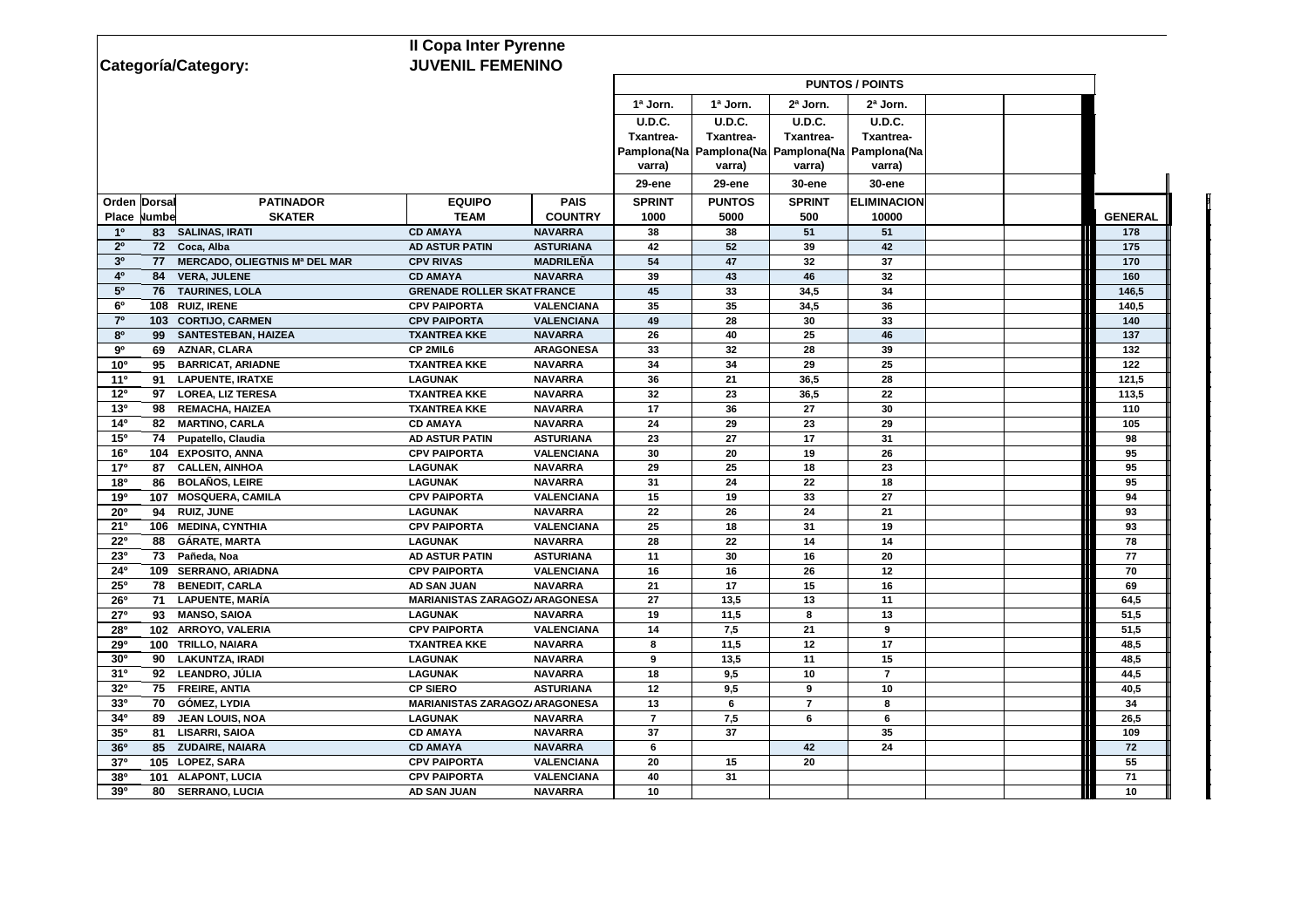







**Fecha/Date: 29-ene.-22 Prueba/Race: 1000 SPRINT FINAL**

**Categoría/Category: JUN-SEN FEMENINO Hora Finalización Prueba: 29/02/2020 18:28 Lugar/Place: U.D.C. Txantrea-Pamplona(Navarra) Hora Impresión acta: 29/01/2022 17:04**

| Orden           | <b>Dorsal</b> | <b>PATINADOR</b>        | <b>EQUIPO</b>                         | Feder./PAIS       | <b>Puntos</b> | <b>TIEMPO/TIME</b> | <b>PUNTOS</b> | <b>Observaciones</b> |
|-----------------|---------------|-------------------------|---------------------------------------|-------------------|---------------|--------------------|---------------|----------------------|
|                 | Orden Dorsal  | <b>SKATER</b>           | <b>TEAM</b>                           | eder./COUNTR      | <b>Points</b> | h:mm:mm,mil.       | <b>Points</b> | <b>Observations</b>  |
| 1 <sup>o</sup>  | 4             | <b>BERNARDI, ALISON</b> | PIBRAC ROLLER SKATIN FRANCE           |                   | 49            | 0:01:33,995        |               |                      |
| 2 <sup>o</sup>  | 51            | <b>ARZA, RUTH</b>       | <b>TXANTREA KKE</b>                   | <b>NAVARRA</b>    | 44            | 0:01:34,122        |               |                      |
| 3 <sup>o</sup>  | 34            | <b>ANTOLIN, ALBA</b>    | <b>CP SIERO</b>                       | <b>ASTURIANA</b>  | 40            | 0:01:34,245        |               |                      |
| 4º              | 54            | <b>JAUREGUI, ARRATE</b> | <b>TXANTREA KKE</b>                   | <b>NAVARRA</b>    | 37            | 0:01:34,536        |               |                      |
| 5 <sup>o</sup>  | 46            | <b>SALINAS, YAIZA</b>   | <b>CD AMAYA</b>                       | <b>NAVARRA</b>    | 35            | 0:01:34,542        |               |                      |
| 6 <sup>9</sup>  | 12            | ZUBIRI, AMAIA           | <b>TXANTREA KKE</b>                   | <b>NAVARRA</b>    | 34            | 0:01:34,747        |               |                      |
| 7º              | 10            | <b>ARTEAGA, IZADI</b>   | <b>TXANTREA KKE</b>                   | <b>NAVARRA</b>    | 33            | 0:01:34,883        |               |                      |
| 8º              | 11            | <b>CHOCARRO, LEYRE</b>  | <b>TXANTREA KKE</b>                   | <b>NAVARRA</b>    | 32            | 0:01:44,078        |               |                      |
| 9º              | 39            | <b>AZCARATE, PAULA</b>  | <b>AD SAN JUAN</b>                    | <b>NAVARRA</b>    | 31            | 0:01:34,956        |               |                      |
| 10 <sup>°</sup> | 9             | <b>AMILLANO, AMAIUR</b> | <b>TXANTREA KKE</b>                   | <b>NAVARRA</b>    | 30            | 0:01:34,987        |               |                      |
| 11 <sup>°</sup> | 35            | <b>FRUGIER, JEANNE</b>  | PIBRAC ROLLER SKATIN FRANCE           |                   | 29            | 0:01:35,527        |               |                      |
| 12 <sup>°</sup> | 55            | SOROZABAL, AMAIA        | <b>TXANTREA KKE</b>                   | <b>NAVARRA</b>    | 28            | 0:01:36,366        |               |                      |
| 13 <sup>°</sup> | 32            | DOMÍNGUEZ, LUNA         | CP 2MIL6                              | <b>ARAGONESA</b>  | 27            | 0:01:36,929        |               |                      |
| 14 <sup>°</sup> | 36            | TARDY, ELIA             | <b>QUINGEY ROLLER CLUB FRANCE</b>     |                   | 26            | 0:01:37,444        |               |                      |
| $15^{\circ}$    | 7             | <b>ASIAIN, LAURA</b>    | <b>CD AMAYA</b>                       | <b>NAVARRA</b>    | 25            | 0:01:37,485        |               |                      |
| 16 <sup>°</sup> | 3             | <b>REYES, IRENE</b>     | <b>CP SIERO</b>                       | <b>ASTURIANA</b>  | 24            | 0:01:37,518        |               |                      |
| 179             | 6             | <b>ARTIEDA, SARA</b>    | AD SAN JUAN                           | <b>NAVARRA</b>    | 23            | 0:01:38,420        |               |                      |
| 18º             | 49            | PASCUAL, UXUE           | <b>LAGUNAK</b>                        | <b>NAVARRA</b>    | 22            | 0:01:39,043        |               |                      |
| 19º             | 40            | <b>GONZALEZ, NAIARA</b> | <b>AD SAN JUAN</b>                    | <b>NAVARRA</b>    | 21            | 0:01:39,226        |               |                      |
| $20^{\circ}$    | 38            | AYALA, LUISA FERNANDA   | <b>AD SAN JUAN</b>                    | <b>NAVARRA</b>    | 20            | 0:01:39,299        |               |                      |
| 21°             | 52            | <b>CATALAN, LETICIA</b> | <b>TXANTREA KKE</b>                   | <b>NAVARRA</b>    | 19            | 0:01:39,775        |               |                      |
| 22 <sup>°</sup> | 44            | <b>MAGDALENO, NAHIA</b> | <b>CD AMAYA</b>                       | <b>NAVARRA</b>    | 18            | 0:01:39,927        |               |                      |
| 23 <sup>°</sup> | 53            | <b>CEBALLOS, SAIOA</b>  | <b>TXANTREA KKE</b>                   | <b>NAVARRA</b>    | 17            | 0:01:39,939        |               |                      |
| 24º             | 56            | VILLENA, EVA M.         | <b>CPV PAIPORTA</b>                   | <b>VALENCIANA</b> | 16            | 0:01:40,036        |               |                      |
| $25^{\circ}$    | 42            | <b>SANCHEZ, MARTA</b>   | <b>AD SAN JUAN</b>                    | <b>NAVARRA</b>    | 15            | 0:01:40,536        |               |                      |
| $26^{\circ}$    | 5             | <b>ROLAND, LEA</b>      | <b>VALENCE D'AGEN ROLLE FRANCE</b>    |                   | 14            | 0:01:41,466        |               |                      |
| 27°             | 2             | <b>CASAS, MARÍA</b>     | <b>MARIANISTAS ZARAGOZ/ ARAGONESA</b> |                   | 13            | 0:01:41,749        |               |                      |
| 28º             | 43            | <b>VALLE, LEIRE</b>     | <b>AD SAN JUAN</b>                    | <b>NAVARRA</b>    | 12            | 0:01:41,794        |               |                      |
| 29º             | 48            | <b>GARCÍA, MARTA</b>    | <b>LAGUNAK</b>                        | <b>NAVARRA</b>    | 11            | 0:01:44,312        |               |                      |
| 30 <sup>°</sup> | 33            | Hernández, Ainara       | <b>AD ASTUR PATIN</b>                 | <b>ASTURIANA</b>  | 10            | 0:01:44,875        |               |                      |
| 31 <sup>o</sup> | 8             | <b>IRIBARREN, IRENE</b> | <b>CD AMAYA</b>                       | <b>NAVARRA</b>    | 9             | 0:01:45,274        |               |                      |
| 32 <sup>o</sup> | 41            | <b>MARTIN, SANDRA</b>   | <b>AD SAN JUAN</b>                    | <b>NAVARRA</b>    | 8             | 0:01:46,044        |               |                      |
| 33 <sup>o</sup> | 37            | <b>ASTRAIN, UXUE</b>    | AD SAN JUAN                           | <b>NAVARRA</b>    | 7             | 0:01:54,694        |               |                      |
| 34º             | 50            | <b>GOYA, MADDI</b>      | <b>PATIN SAKANA</b>                   | <b>NAVARRA</b>    | 6             | 0:01:54,936        |               |                      |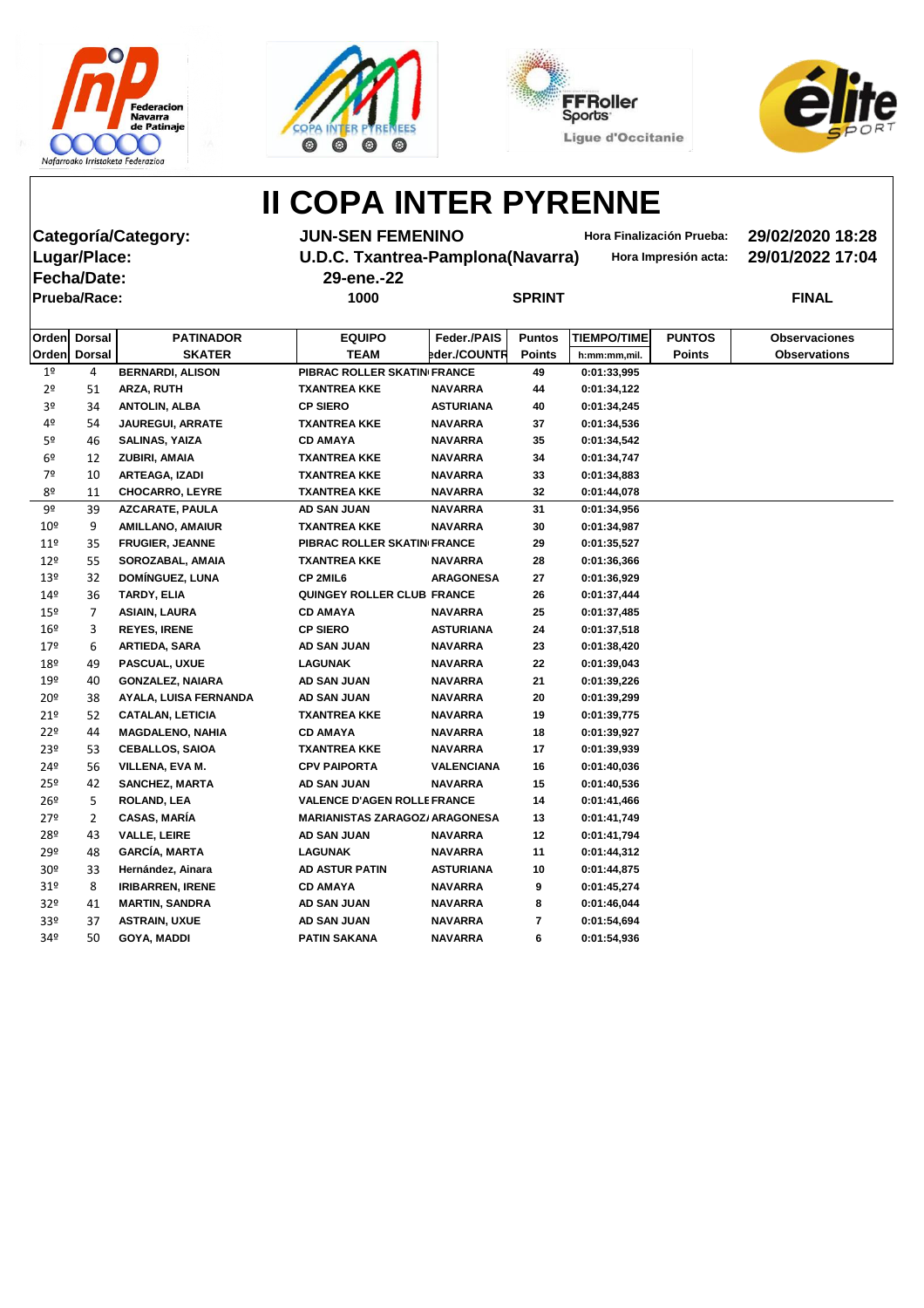







**Fecha/Date: 29-ene.-22 Prueba/Race: 10000 PUNTOS FINAL**

**Categoría/Category: JUN-SEN FEMENINO Hora Finalización Prueba: 29/02/2020 18:28 Lugar/Place: U.D.C. Txantrea-Pamplona(Navarra) Hora Impresión acta: 29/01/2022 19:09**

|                 | Orden Dorsal  | <b>PATINADOR</b>        | <b>EQUIPO</b>                         | Feder./PAIS       | <b>Puntos</b> | <b>TIEMPO/TIME</b> | <b>PUNTOS</b>           | <b>Observaciones</b> |
|-----------------|---------------|-------------------------|---------------------------------------|-------------------|---------------|--------------------|-------------------------|----------------------|
| Orden           | <b>Dorsal</b> | <b>SKATER</b>           | <b>TEAM</b>                           | eder./COUNTR      | <b>Points</b> | h:mm:mm,mil.       | <b>Points</b>           | <b>Observations</b>  |
| 1 <sup>o</sup>  | 4             | <b>BERNARDI, ALISON</b> | PIBRAC ROLLER SKATIN FRANCE           |                   | 48            |                    | 37                      |                      |
| 2 <sup>o</sup>  | 54            | <b>JAUREGUI, ARRATE</b> | TXANTREA KKE                          | <b>NAVARRA</b>    | 43            |                    | 22                      |                      |
| 3º              | 11            | <b>CHOCARRO, LEYRE</b>  | <b>TXANTREA KKE</b>                   | <b>NAVARRA</b>    | 39            |                    | 8                       |                      |
| 4º              | 51            | ARZA, RUTH              | <b>TXANTREA KKE</b>                   | <b>NAVARRA</b>    | 36            |                    | 3                       |                      |
| 5º              | 34            | <b>ANTOLIN, ALBA</b>    | <b>CP SIERO</b>                       | <b>ASTURIANA</b>  | 34            |                    | $\overline{\mathbf{2}}$ |                      |
| 6 <sup>°</sup>  | 36            | TARDY, ELIA             | QUINGEY ROLLER CLUB FRANCE            |                   | 33            |                    | 1                       |                      |
| 7º              | 12            | ZUBIRI, AMAIA           | <b>TXANTREA KKE</b>                   | <b>NAVARRA</b>    | 32            |                    | 1                       | W(1)                 |
| 8º              | 55            | SOROZABAL, AMAIA        | <b>TXANTREA KKE</b>                   | <b>NAVARRA</b>    | 31            |                    | 1                       |                      |
| 9º              | 38            | AYALA, LUISA FERNANDA   | AD SAN JUAN                           | <b>NAVARRA</b>    | 30            |                    |                         |                      |
| 10 <sup>°</sup> | 35            | <b>FRUGIER, JEANNE</b>  | PIBRAC ROLLER SKATIN FRANCE           |                   | 29            |                    |                         |                      |
| $11^{\circ}$    | 56            | VILLENA, EVA M.         | <b>CPV PAIPORTA</b>                   | <b>VALENCIANA</b> | 28            |                    |                         |                      |
| $12^{\circ}$    | 3             | <b>REYES, IRENE</b>     | <b>CP SIERO</b>                       | <b>ASTURIANA</b>  | 27            |                    |                         |                      |
| 13 <sup>°</sup> | 53            | <b>CEBALLOS, SAIOA</b>  | TXANTREA KKE                          | <b>NAVARRA</b>    | 26            |                    |                         |                      |
| 149             | 52            | <b>CATALAN, LETICIA</b> | <b>TXANTREA KKE</b>                   | <b>NAVARRA</b>    | 25            |                    |                         |                      |
| 15º             | 9             | <b>AMILLANO, AMAIUR</b> | <b>TXANTREA KKE</b>                   | <b>NAVARRA</b>    | 24            |                    |                         |                      |
| 16 <sup>°</sup> | 32            | <b>DOMÍNGUEZ, LUNA</b>  | CP 2MIL6                              | <b>ARAGONESA</b>  | 23            |                    |                         |                      |
| 17 <sup>°</sup> | 10            | <b>ARTEAGA, IZADI</b>   | TXANTREA KKE                          | <b>NAVARRA</b>    | 22            |                    |                         |                      |
| 18º             | 44            | <b>MAGDALENO, NAHIA</b> | <b>CD AMAYA</b>                       | <b>NAVARRA</b>    | 21            |                    |                         |                      |
| 19º             | 41            | <b>MARTIN, SANDRA</b>   | AD SAN JUAN                           | <b>NAVARRA</b>    | 20            |                    |                         | <b>DNF</b>           |
| 20 <sup>o</sup> | 46            | <b>SALINAS, YAIZA</b>   | <b>CD AMAYA</b>                       | <b>NAVARRA</b>    | 19            |                    |                         | <b>DNF</b>           |
| 21°             | 40            | <b>GONZALEZ, NAIARA</b> | AD SAN JUAN                           | NAVARRA           | 18            |                    |                         | <b>DNF</b>           |
| 22°             | 2             | <b>CASAS, MARÍA</b>     | <b>MARIANISTAS ZARAGOZ/ ARAGONESA</b> |                   | 17            |                    |                         | <b>DNF</b>           |
| 23º             | 39            | <b>AZCARATE, PAULA</b>  | AD SAN JUAN                           | <b>NAVARRA</b>    | 16            |                    |                         | <b>DNF</b>           |
| 24º             | 42            | <b>SANCHEZ, MARTA</b>   | AD SAN JUAN                           | <b>NAVARRA</b>    | 15            |                    |                         | <b>DNF</b>           |
| 25º             | 6             | ARTIEDA, SARA           | AD SAN JUAN                           | <b>NAVARRA</b>    | 14            |                    |                         | <b>DNF</b>           |
| $26^{\circ}$    | 8             | <b>IRIBARREN, IRENE</b> | <b>CD AMAYA</b>                       | <b>NAVARRA</b>    | 13            |                    |                         | <b>DNF</b>           |
| 27 <sup>°</sup> | 7             | <b>ASIAIN, LAURA</b>    | <b>CD AMAYA</b>                       | <b>NAVARRA</b>    | 12            |                    |                         | <b>DNF</b>           |
| 28º             | 49            | PASCUAL, UXUE           | <b>LAGUNAK</b>                        | <b>NAVARRA</b>    | 11            |                    |                         | <b>DNF</b>           |
| 29º             | 5             | <b>ROLAND, LEA</b>      | <b>VALENCE D'AGEN ROLLE FRANCE</b>    |                   | $10$          |                    |                         | <b>DNF</b>           |
| 30 <sup>o</sup> | 43            | <b>VALLE, LEIRE</b>     | AD SAN JUAN                           | <b>NAVARRA</b>    | 9             |                    |                         | DNF                  |
| 31 <sup>o</sup> | 33            | Hernández, Ainara       | <b>AD ASTUR PATIN</b>                 | <b>ASTURIANA</b>  | 8             |                    |                         | <b>DNF</b>           |
| 32 <sup>o</sup> | 50            | <b>GOYA, MADDI</b>      | <b>PATIN SAKANA</b>                   | <b>NAVARRA</b>    | 7             |                    |                         | <b>DNF</b>           |
| 33º             | 37            | <b>ASTRAIN, UXUE</b>    | AD SAN JUAN                           | <b>NAVARRA</b>    | 6             |                    |                         | <b>DNF</b>           |
|                 |               |                         |                                       |                   |               |                    |                         |                      |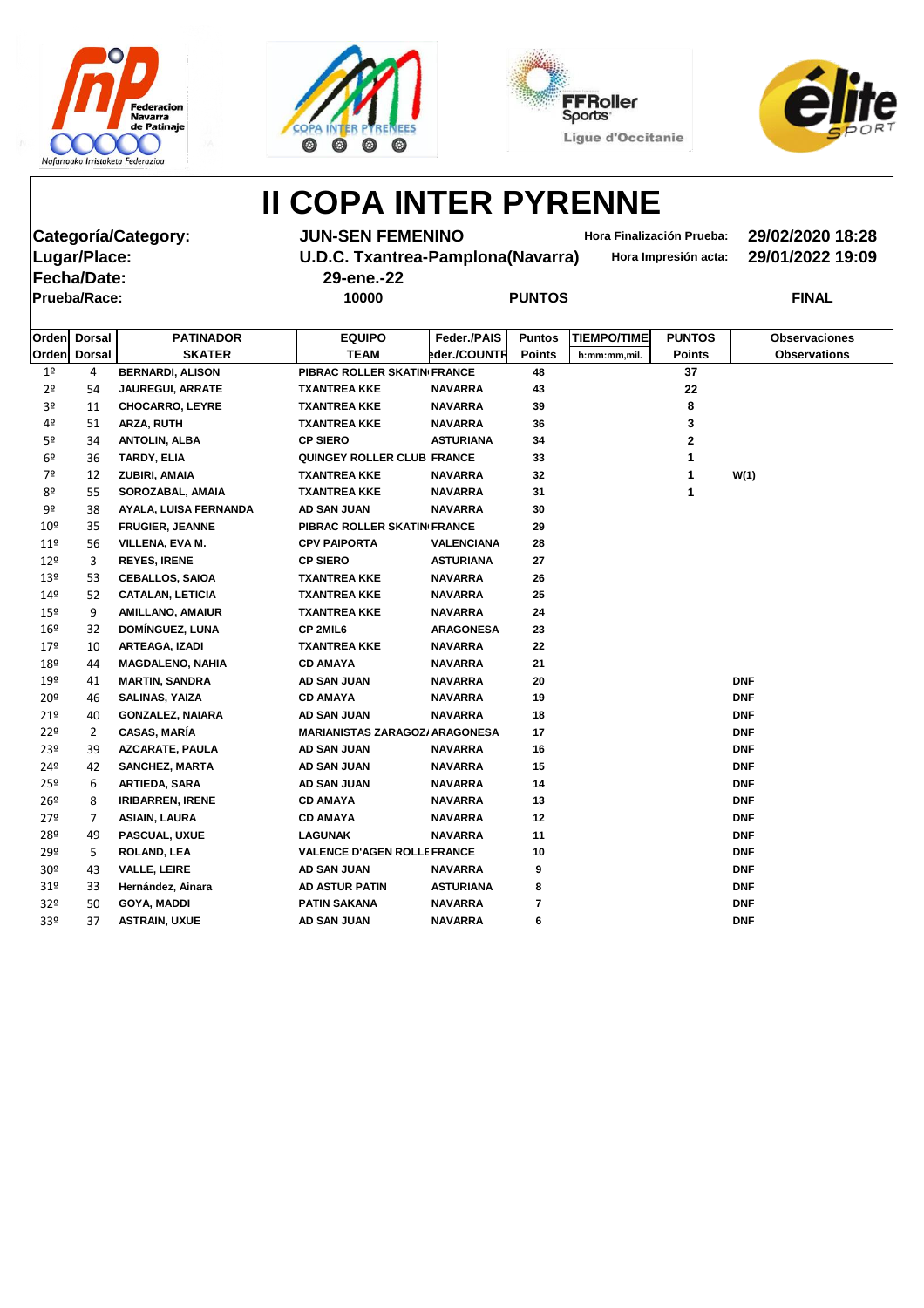







**Fecha/Date: 30-ene.-22 Prueba/Race: 500 SPRINT FINAL**

**Categoría/Category: JUN-SEN FEMENINO Hora Finalización Prueba: 29/02/2020 18:28 Lugar/Place: U.D.C. Txantrea-Pamplona(Navarra) Hora Impresión acta: 30/01/2022 14:41**

| Orden           | <b>Dorsal</b>         | <b>PATINADOR</b>        | <b>EQUIPO</b>                         | Feder./PAIS       | <b>Puntos</b> | <b>TIEMPO/TIME</b> | <b>PUNTOS</b> | <b>Observaciones</b> |
|-----------------|-----------------------|-------------------------|---------------------------------------|-------------------|---------------|--------------------|---------------|----------------------|
| Orden           | <b>Dorsal</b>         | <b>SKATER</b>           | <b>TEAM</b>                           | eder./COUNTR      | <b>Points</b> | h:mm:mm,mil.       | <b>Points</b> | <b>Observations</b>  |
| 1 <sup>°</sup>  | 51                    | ARZA, RUTH              | <b>TXANTREA KKE</b>                   | <b>NAVARRA</b>    | 50            | 0:00:48,526        |               |                      |
| 2 <sup>o</sup>  | 4                     | <b>BERNARDI, ALISON</b> | PIBRAC ROLLER SKATIN FRANCE           |                   | 45            | 0:00:48,533        |               |                      |
| 3º              | 35                    | <b>FRUGIER, JEANNE</b>  | PIBRAC ROLLER SKATIN FRANCE           |                   | 41            | 0:00:48,687        |               |                      |
| 4º              | 54                    | <b>JAUREGUI, ARRATE</b> | <b>TXANTREA KKE</b>                   | <b>NAVARRA</b>    | 38            | 0:00:49,020        |               |                      |
| 5º              | 39                    | <b>AZCARATE, PAULA</b>  | <b>AD SAN JUAN</b>                    | <b>NAVARRA</b>    | 35,5          |                    |               |                      |
| 5º              | 42                    | <b>SANCHEZ, MARTA</b>   | AD SAN JUAN                           | <b>NAVARRA</b>    | 35,5          |                    |               |                      |
| 7º              | 34                    | <b>ANTOLIN, ALBA</b>    | <b>CP SIERO</b>                       | <b>ASTURIANA</b>  | 33,5          |                    |               |                      |
| 7º              | 12                    | ZUBIRI, AMAIA           | <b>TXANTREA KKE</b>                   | <b>NAVARRA</b>    | 33,5          |                    |               |                      |
| 9º              | 10                    | <b>ARTEAGA, IZADI</b>   | <b>TXANTREA KKE</b>                   | <b>NAVARRA</b>    | 32            | 0:00:50,134        |               |                      |
| 10 <sup>°</sup> | 46                    | <b>SALINAS, YAIZA</b>   | <b>CD AMAYA</b>                       | <b>NAVARRA</b>    | 31            | 0:00:50,190        |               |                      |
| $11^{\circ}$    | 55                    | SOROZABAL, AMAIA        | <b>TXANTREA KKE</b>                   | <b>NAVARRA</b>    | 30            | 0:00:50,258        |               |                      |
| $12^{\circ}$    | 40                    | <b>GONZALEZ, NAIARA</b> | AD SAN JUAN                           | <b>NAVARRA</b>    | 29            | 0:00:50,468        |               |                      |
| 13º             | 52                    | <b>CATALAN, LETICIA</b> | <b>TXANTREA KKE</b>                   | <b>NAVARRA</b>    | 28            | 0:00:50,506        |               |                      |
| 149             | 7                     | <b>ASIAIN, LAURA</b>    | <b>CD AMAYA</b>                       | <b>NAVARRA</b>    | 27            | 0:00:50,539        |               |                      |
| $15^{\circ}$    | 3                     | <b>REYES, IRENE</b>     | <b>CP SIERO</b>                       | <b>ASTURIANA</b>  | 26            | 0:00:50,662        |               |                      |
| $16^{\circ}$    | 9                     | <b>AMILLANO, AMAIUR</b> | <b>TXANTREA KKE</b>                   | <b>NAVARRA</b>    | 25            | 0:00:50,796        |               |                      |
| 179             | 38                    | AYALA, LUISA FERNANDA   | <b>AD SAN JUAN</b>                    | <b>NAVARRA</b>    | 24            | 0:00:50,825        |               |                      |
| 18º             | 44                    | <b>MAGDALENO, NAHIA</b> | <b>CD AMAYA</b>                       | <b>NAVARRA</b>    | 23            | 0:00:51,099        |               |                      |
| 19º             | 36                    | TARDY, ELIA             | QUINGEY ROLLER CLUB FRANCE            |                   | 22            | 0:00:51,263        |               |                      |
| $20^{\circ}$    | 56                    | VILLENA, EVA M.         | <b>CPV PAIPORTA</b>                   | <b>VALENCIANA</b> | 21            | 0:00:51,339        |               |                      |
| 21°             | 11                    | <b>CHOCARRO, LEYRE</b>  | <b>TXANTREA KKE</b>                   | <b>NAVARRA</b>    | 20            | 0:00:51,433        |               |                      |
| 22°             | 32                    | DOMÍNGUEZ, LUNA         | <b>CP 2MIL6</b>                       | <b>ARAGONESA</b>  | 19            | 0:00:51,539        |               |                      |
| 23º             | 47                    | ELIZBURU, AITANA        | <b>LAGUNAK</b>                        | <b>NAVARRA</b>    | 18            | 0:00:51,814        |               |                      |
| $24^{\circ}$    | 5.                    | <b>ROLAND, LEA</b>      | <b>VALENCE D'AGEN ROLLE FRANCE</b>    |                   | 17            | 0:00:52,092        |               |                      |
| $25^{\circ}$    | $\mathbf{2}^{\prime}$ | <b>CASAS, MARÍA</b>     | <b>MARIANISTAS ZARAGOZ/ ARAGONESA</b> |                   | 16            | 0:00:52,330        |               |                      |
| $26^{\circ}$    | 48                    | <b>GARCÍA, MARTA</b>    | <b>LAGUNAK</b>                        | <b>NAVARRA</b>    | 15            | 0:00:52,839        |               |                      |
| 27 <sup>°</sup> | 8                     | <b>IRIBARREN, IRENE</b> | <b>CD AMAYA</b>                       | <b>NAVARRA</b>    | 14            | 0:00:52,955        |               | FS(1)                |
| 28º             | 6                     | <b>ARTIEDA, SARA</b>    | <b>AD SAN JUAN</b>                    | <b>NAVARRA</b>    | 13            | 0:00:52,977        |               |                      |
| 29º             | 43                    | <b>VALLE, LEIRE</b>     | <b>AD SAN JUAN</b>                    | <b>NAVARRA</b>    | 12            | 0:00:53,024        |               |                      |
| 30 <sup>o</sup> | 49                    | PASCUAL, UXUE           | <b>LAGUNAK</b>                        | <b>NAVARRA</b>    | 11            | 0:00:53,145        |               |                      |
| 319             | 53                    | <b>CEBALLOS, SAIOA</b>  | <b>TXANTREA KKE</b>                   | <b>NAVARRA</b>    | 10            | 0:00:53,193        |               |                      |
| 32 <sup>o</sup> | 41                    | <b>MARTIN, SANDRA</b>   | <b>AD SAN JUAN</b>                    | <b>NAVARRA</b>    | 9             | 0:00:53,798        |               |                      |
| 33º             | 37                    | <b>ASTRAIN, UXUE</b>    | AD SAN JUAN                           | <b>NAVARRA</b>    | 8             | 0:00:55,937        |               |                      |
| 34º             | 33                    | Hernández, Ainara       | <b>AD ASTUR PATIN</b>                 | <b>ASTURIANA</b>  | 7             | 0:00:56,416        |               |                      |
| 35 <sup>o</sup> | 50                    | <b>GOYA, MADDI</b>      | <b>PATIN SAKANA</b>                   | <b>NAVARRA</b>    | 6             | 0:00:59,887        |               |                      |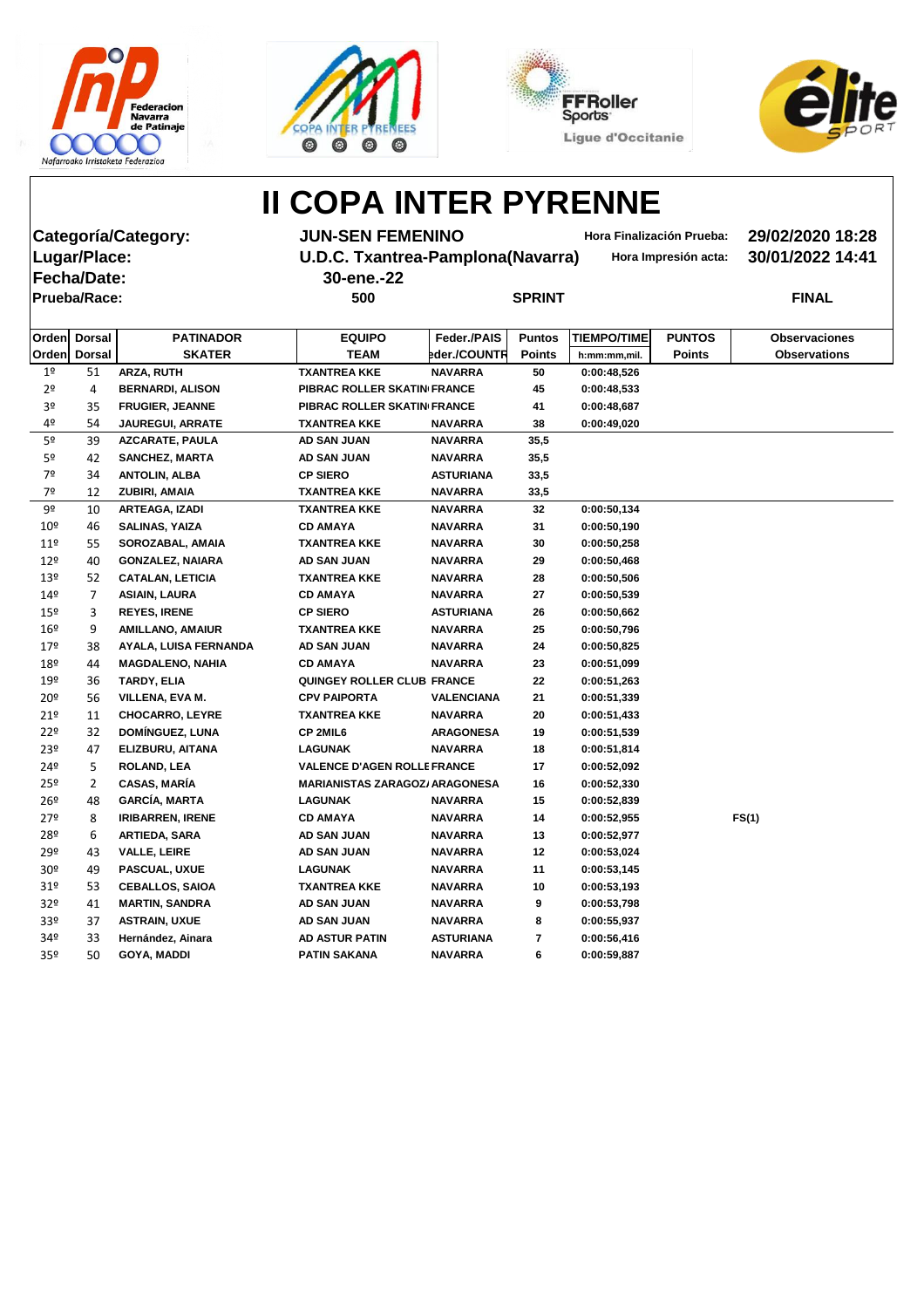







**Categoría/Category: JUN-SEN FEMENINO Hora Finalización Prueba: 29/02/2020 18:28 Fecha/Date: 30-ene.-22 Prueba/Race: 10000 ELIMINACION FINAL**

**Lugar/Place: U.D.C. Txantrea-Pamplona(Navarra) Hora Impresión acta: 30/01/2022 14:38**

|                 | Orden Dorsal   | <b>PATINADOR</b>        | <b>EQUIPO</b>                         | Feder./PAIS       | <b>Puntos</b> | <b>TIEMPO/TIME</b> | <b>PUNTOS</b> | <b>Observaciones</b> |
|-----------------|----------------|-------------------------|---------------------------------------|-------------------|---------------|--------------------|---------------|----------------------|
|                 | Orden Dorsal   | <b>SKATER</b>           | <b>TEAM</b>                           | eder./COUNTR      | <b>Points</b> | h:mm:mm,mil.       | <b>Points</b> | <b>Observations</b>  |
| $1^{\circ}$     | 4              | <b>BERNARDI, ALISON</b> | PIBRAC ROLLER SKATIN FRANCE           |                   | 48            | 0:17:01,314        |               |                      |
| 2 <sup>o</sup>  | 11             | <b>CHOCARRO, LEYRE</b>  | <b>TXANTREA KKE</b>                   | <b>NAVARRA</b>    | 43            | 0:17:01,849        |               |                      |
| 3 <sup>o</sup>  | 12             | ZUBIRI, AMAIA           | <b>TXANTREA KKE</b>                   | <b>NAVARRA</b>    | 39            | 0:17:01,967        |               |                      |
| 4º              | 54             | <b>JAUREGUI, ARRATE</b> | <b>TXANTREA KKE</b>                   | <b>NAVARRA</b>    | 36            |                    |               | <b>DNF</b>           |
| 5º              | 34             | <b>ANTOLIN, ALBA</b>    | <b>CP SIERO</b>                       | <b>ASTURIANA</b>  | 34            |                    |               | <b>DNF</b>           |
| 6 <sup>o</sup>  | 3              | <b>REYES, IRENE</b>     | <b>CP SIERO</b>                       | <b>ASTURIANA</b>  | 33            |                    |               | $W(1)$ -DNF          |
| 7º              | 51             | ARZA, RUTH              | <b>TXANTREA KKE</b>                   | <b>NAVARRA</b>    | 32            |                    |               | $W(1)$ -DNF          |
| 8º              | 38             | AYALA, LUISA FERNANDA   | <b>AD SAN JUAN</b>                    | <b>NAVARRA</b>    | 31            |                    |               | DNF                  |
| 9º              | 35             | <b>FRUGIER, JEANNE</b>  | PIBRAC ROLLER SKATIN FRANCE           |                   | 30            |                    |               | <b>DNF</b>           |
| 10 <sup>°</sup> | 36             | TARDY, ELIA             | QUINGEY ROLLER CLUB FRANCE            |                   | 29            |                    |               | $W(1)$ -DNF          |
| 11 <sup>°</sup> | 9              | <b>AMILLANO, AMAIUR</b> | <b>TXANTREA KKE</b>                   | <b>NAVARRA</b>    | 28            |                    |               | <b>DNF</b>           |
| 12 <sup>°</sup> | 52             | <b>CATALAN, LETICIA</b> | <b>TXANTREA KKE</b>                   | <b>NAVARRA</b>    | 27            |                    |               | <b>DNF</b>           |
| 13º             | 53             | <b>CEBALLOS, SAIOA</b>  | <b>TXANTREA KKE</b>                   | <b>NAVARRA</b>    | 26            |                    |               | <b>DNF</b>           |
| 14 <sup>°</sup> | 10             | <b>ARTEAGA, IZADI</b>   | <b>TXANTREA KKE</b>                   | <b>NAVARRA</b>    | 25            |                    |               | <b>DNF</b>           |
| 15 <sup>°</sup> | 56             | VILLENA, EVA M.         | <b>CPV PAIPORTA</b>                   | <b>VALENCIANA</b> | 24            |                    |               | <b>DNF</b>           |
| $16^{\circ}$    | 55             | SOROZABAL, AMAIA        | <b>TXANTREA KKE</b>                   | <b>NAVARRA</b>    | 23            |                    |               | <b>DNF</b>           |
| 179             | 44             | <b>MAGDALENO, NAHIA</b> | <b>CD AMAYA</b>                       | <b>NAVARRA</b>    | 22            |                    |               | <b>DNF</b>           |
| 18º             | $\overline{7}$ | <b>ASIAIN, LAURA</b>    | <b>CD AMAYA</b>                       | <b>NAVARRA</b>    | 21            |                    |               | <b>DNF</b>           |
| 19º             | 49             | PASCUAL, UXUE           | <b>LAGUNAK</b>                        | <b>NAVARRA</b>    | 20            |                    |               | <b>DNF</b>           |
| 20 <sup>°</sup> | 41             | <b>MARTIN, SANDRA</b>   | <b>AD SAN JUAN</b>                    | <b>NAVARRA</b>    | 19            |                    |               | <b>DNF</b>           |
| 21°             | 32             | <b>DOMÍNGUEZ, LUNA</b>  | CP 2MIL6                              | <b>ARAGONESA</b>  | 18            |                    |               | <b>DNF</b>           |
| 22 <sup>°</sup> | 46             | <b>SALINAS, YAIZA</b>   | <b>CD AMAYA</b>                       | <b>NAVARRA</b>    | 17            |                    |               | $W(1)$ -DNF          |
| 23º             | 43             | <b>VALLE, LEIRE</b>     | <b>AD SAN JUAN</b>                    | <b>NAVARRA</b>    | 16            |                    |               | <b>DNF</b>           |
| 24º             | 40             | <b>GONZALEZ, NAIARA</b> | AD SAN JUAN                           | <b>NAVARRA</b>    | 15            |                    |               | <b>DNF</b>           |
| 25º             | 6              | <b>ARTIEDA, SARA</b>    | <b>AD SAN JUAN</b>                    | <b>NAVARRA</b>    | 14            |                    |               | $W(1)$ -DNF          |
| 26 <sup>°</sup> | 8              | <b>IRIBARREN, IRENE</b> | <b>CD AMAYA</b>                       | <b>NAVARRA</b>    | 13            |                    |               | DNF                  |
| 27 <sup>°</sup> | 42             | <b>SANCHEZ, MARTA</b>   | <b>AD SAN JUAN</b>                    | <b>NAVARRA</b>    | 12            |                    |               | <b>DNF</b>           |
| 28º             | 39             | <b>AZCARATE, PAULA</b>  | AD SAN JUAN                           | <b>NAVARRA</b>    | 11            |                    |               | <b>DNF</b>           |
| 29º             | $\overline{2}$ | <b>CASAS, MARÍA</b>     | <b>MARIANISTAS ZARAGOZ/ ARAGONESA</b> |                   | 10            |                    |               | <b>DNF</b>           |
| 30 <sup>o</sup> | 5              | <b>ROLAND, LEA</b>      | <b>VALENCE D'AGEN ROLLE FRANCE</b>    |                   | 9             |                    |               | <b>DNF</b>           |
| 31 <sup>o</sup> | 37             | <b>ASTRAIN, UXUE</b>    | AD SAN JUAN                           | <b>NAVARRA</b>    | 8             |                    |               | <b>DNF</b>           |
| 32º             | 50             | <b>GOYA, MADDI</b>      | <b>PATIN SAKANA</b>                   | <b>NAVARRA</b>    | 7             |                    |               | <b>DNF</b>           |
| 33º             | 33             | Hernández, Ainara       | <b>AD ASTUR PATIN</b>                 | <b>ASTURIANA</b>  | 6             |                    |               | <b>DNF</b>           |
|                 |                |                         |                                       |                   |               |                    |               |                      |